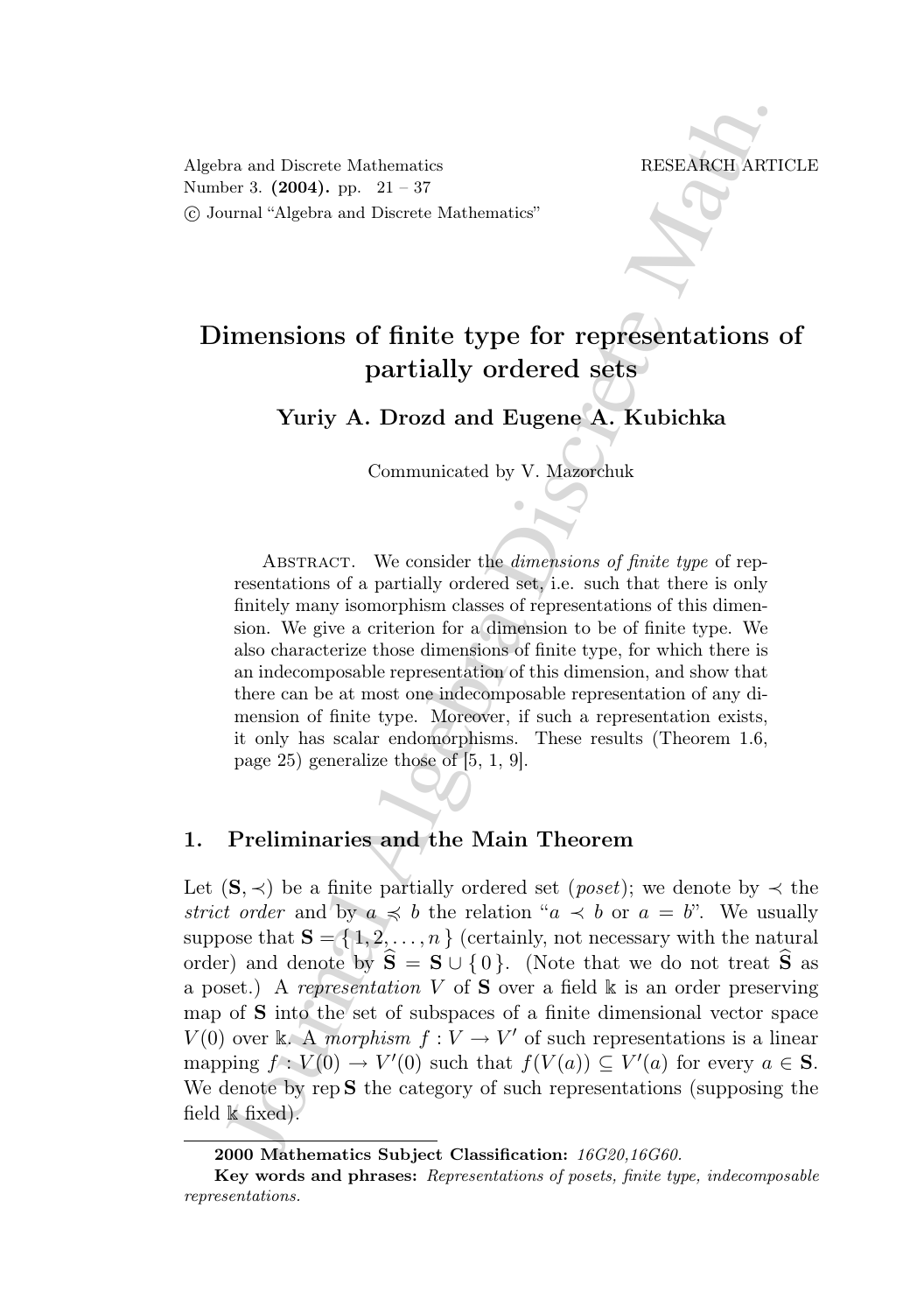REPRESENTATIONS OF POSETS<br>
celation to a bimodule category [1]. Let  $\Lambda = \Lambda_8$  be the<br>
brabra of the poset S, i.e. the subalgebra of Mat  $(n, k)$  with<br>
brabra of the poset S, i.e. the subalgebra of Mat  $(n, k)$ <br>  $k | a \prec b$  in S} Recall a relation to a bimodule category [1]. Let  $\Lambda = \Lambda_{\mathbf{S}}$  be the incidence algebra of the poset **S**, i.e. the subalgebra of Mat  $(n, k)$  with the basis  $\{e_{ab} | a \prec b \text{ in } S\}$ . Let also  $U = U_S$  be the right  $\Lambda$ -module with the basis  $v_1, v_2, \ldots, v_n$  and the action  $v_a e_{bc} = \delta_{ab} v_c$ . We consider U as k- $\Lambda$ -bimodule. Then the category El(U) of *elements of* U (or of matrices with entries from U) is defined. Its objects are elements from  $\text{Hom}_{\Lambda}(P, L \otimes_{\mathbb{k}} \mathsf{U})$ , where L is a finite dimensional vector space and P is a finitely generated (right) projective  $\Lambda$ -module. A morphism  $\phi: u \to u'$ , where  $u : P \to L \otimes \mathsf{U}$ ,  $u' : P' \to L' \otimes \mathsf{U}$  is, by definition, a pair  $\phi_0, \phi_1$ , where  $\phi_0: L \to L'$  is a linear map,  $\phi_1: P \to P'$  is a A-homomorphism, such that  $u'\phi_1 = (\phi_0 \otimes 1)u$ . Given an element  $u : P \to L \otimes U$ , set  $V(0) = L$ and  $V(a) = \{ v \in L \mid v \otimes v_a \in \text{Im } u \}.$  We get a representation  $V = \rho(u) \in$ rep S. Obviously, if  $\phi = (\phi_0, \phi_1)$  is a morphism  $u \to u'$ , then  $\phi_0$  is a morphism  $\rho(\phi) : \rho(u) \to \rho(u')$ . So  $\rho$  is a functor  $\text{EI}(U) \to \text{rep } S$ . It is not an equivalence, but one can easily control its defects. Namely, let  $\Lambda_a =$  $e_{aa}\Lambda$ ; they are all indecomposable projective  $\Lambda$ -modules. Consider the socalled *trivial element*  $T_a$ , which is the unique element of  $\text{Hom}_{\Lambda}(\Lambda_a, 0 \otimes \mathsf{U})$ (it is not zero in the category  $El(U)$ ). Later on we shall also use the trivial representation  $T_0 \in \text{Hom}(0, \mathbb{k} \otimes \mathsf{U}).$ 

- **Proposition 1.1.** 1. The functor  $\rho$  is dense (i.e. every object from rep S is isomorphic to  $\rho(u)$  for some u) and full, i.e. all induced maps  $\text{Hom}(u, u') \to \text{Hom}(\rho(u), \rho(u'))$  are surjective.
	- 2.  $\rho(\phi) = 0$  if and only if  $\phi$  factors through a direct sum  $\bigoplus_{a \in \mathbf{S}} m_a T_a$ of trivial elements. In particular, only such direct sums become zero under the functor  $\rho$ .

 $\sum_{a\in S} V(a)\otimes v_a \subseteq L\otimes U$ . It is a A-submodule. Let  $P\to M$  be a projec-*Proof.* 1. Let  $V \in \text{rep } S, L = V(0)$ . Consider the subspace  $M =$ tive cover of M. Considered as a homomorphism  $P \to L \otimes U$ , it defines an element  $u \in El(U)$  and it is obvious that  $\rho(u) = V$ . If  $V' = \rho(u')$ , where  $u': P' \rightarrow L' \otimes U$ , and  $f: V(0) = L \rightarrow V'(0) = L'$  is a morphism  $V \to V'$ , then the inclusions  $f(V(a)) \subseteq V'(a)$  for all  $a \in S$  imply that  $(f \otimes 1)(\text{Im } u) \subseteq \text{Im } u'$ . Hence, there is a homomorphism  $g : P \to P'$  with  $(f \otimes 1)u = u'g$ , which gives a morphism  $\phi = (f, g)$  such that  $\rho(\phi) = f$ .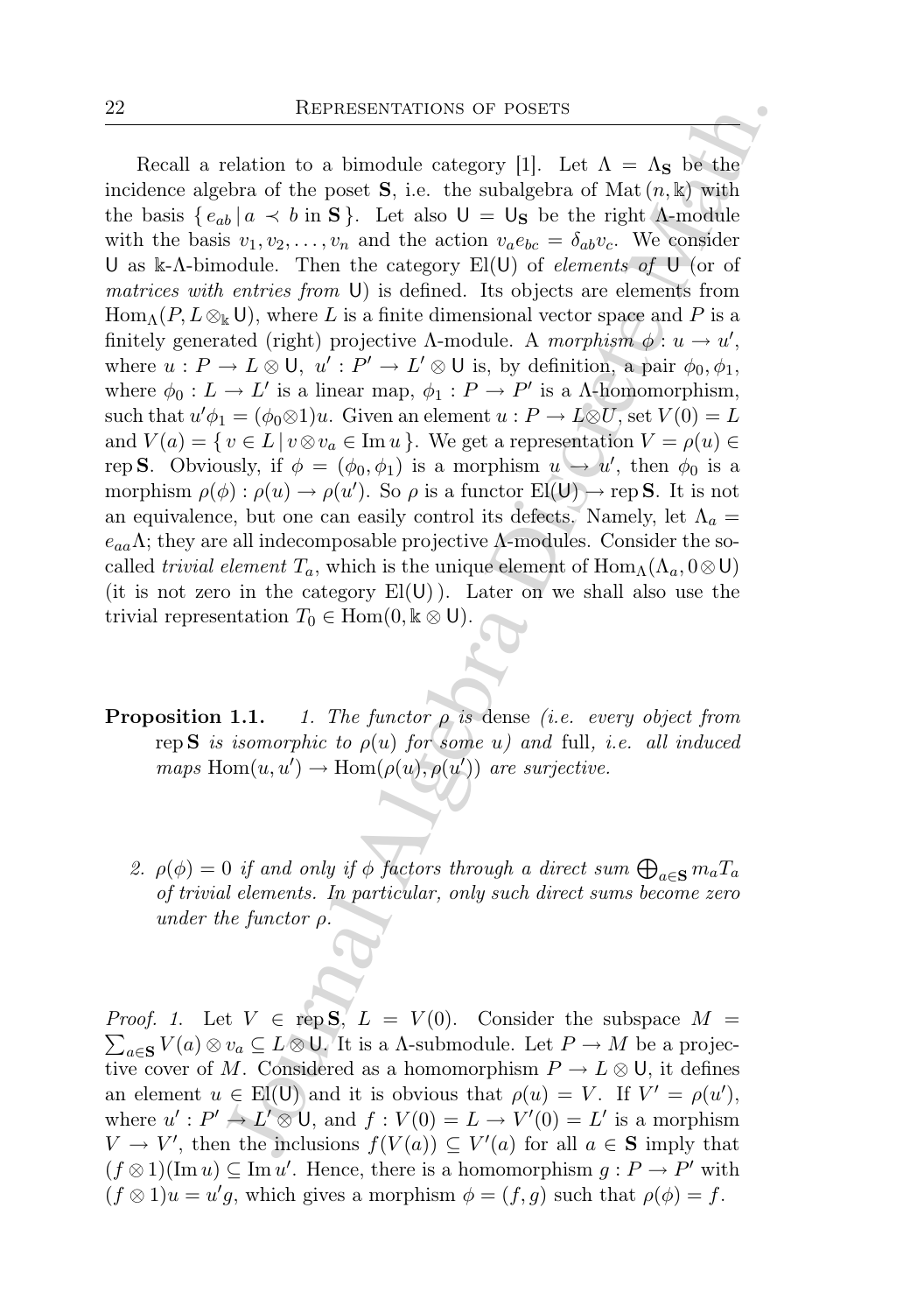2. If  $\rho(\phi) = 0$ , then  $\phi = (0, \phi_1)$ , so  $u' \phi_1 = 0$  and it decomposes as



Obviously, the second row of this diagram splits in El(U) into a direct sum of trivial representations.  $\Box$ 

Note that  $\text{Hom}_{\Lambda}(\Lambda_a, \mathsf{U}) \simeq \mathsf{U} e_{aa} = \langle v_a \rangle$ . Therefore, a homomorphism  $d_a\Lambda_a \to L\otimes U$  can be identified with a matrix  $M(a)$  of size  $d_0 \times d_a$ , where  $\bigoplus_{a \in \mathbf{S}} d_a \Lambda_a$ , and  $d_0 = \dim L$ . Since every projective  $\Lambda$ -module P decomposes uniquely as

$$
\operatorname{Hom}_{\Lambda}(\Lambda_b, \Lambda_a) = \begin{cases} \mathbb{k} & \text{if } a \prec b, \\ 0 & \text{otherwise,} \end{cases}
$$

it gives the original "matrix" definition of  $[10]$ . Namely, u is presented as a block matrix

$$
M = \boxed{M(1) \quad M(2) \quad \dots \quad M(n)}
$$
\n<sup>(1.1)</sup>

where  $M(a)$  is of size  $d_0 \times d_a$ . For two matrices of this shape, M and M', a morphism  $\Phi$  is given by a set of matrices  $\{\Phi(a) | a \in \hat{\mathbf{S}}\} \cup \{\Phi(ba) | b \prec$ a in S } such that, for every  $a \in S$ ,

$$
\Phi(0)M(a) = M'(a)\Phi(a) + \sum_{b \prec a} M'(b)\Phi(ba).
$$
 (1.2)

In some respect, this bimodule (or matrix) interpretation has certain advantage, and we shall permanently use it. Especially, it gives rise to a quadratic form useful in many questions.

Y. DROZD, E. KUBICHKA<br>
2. If  $\rho(\phi) = 0$ , then  $\phi = (0, \phi_1)$ , so  $u' \phi_1 = 0$  and it decomposes a<br>  $P \longrightarrow L \otimes U$ <br>  $\downarrow$ <br>  $P' \longrightarrow U \otimes U$ <br>  $\downarrow$ <br>  $\downarrow$ <br>  $\downarrow$ <br>  $\downarrow$ <br>  $\downarrow$ <br>  $\downarrow$ <br>  $\downarrow$ <br>
(iously, the second row of this diagram spl **Definition 1.2.** 1. The *dimension* (or *vector dimension*) of an element  $u \in \text{Hom}_{\Lambda}(P, L \otimes U)$ , or of the corresponding representation of **S**, is the function  $\mathbf{d} = \dim u : \mathbf{S} \to \mathbb{N}$  such that  $\mathbf{d}(0) = \dim L$ and  $P \simeq \bigoplus_{a \in S} d(a)\Lambda_a$ . We denote by  $El_{d}(U)$  the set of all elements of dimension **d** and by  $rep_d(S)$  the set of the corresponding representations.

If u arises as above from a representation  $V \in \text{rep } S$ , then  $d(0) =$ dim  $V(0)$  and  $\mathbf{d}(a) = \dim (V(a)/\sum_{b \prec a} V(b))$  for  $a \in \mathbf{S}$ .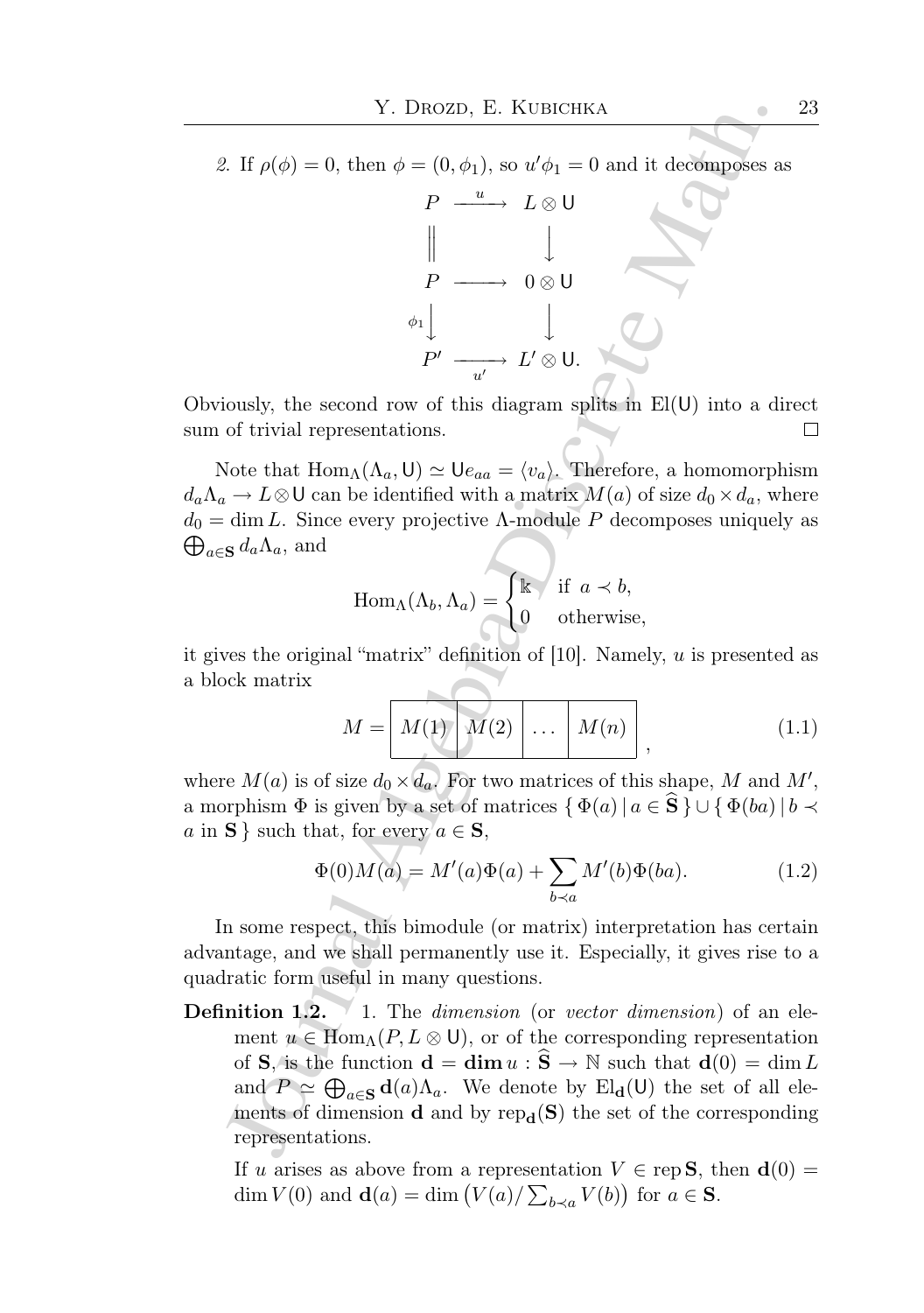2. The *support* of a dimension  $\mathbf{d} : \hat{\mathbf{S}} \to \mathbb{N}$  is the subset supp  $\mathbf{d} =$  ${a \in S \mid d(a) \neq 0}$ . The dimension **d**, as well as the elements from  $\text{El}_{d}(S)$  and the corresponding representations, is called *sincere* if  $supp \mathbf{d} = \mathbf{S}.$ 

If a dimension d is not sincere, the representations of this dimension can (and usually will) be treated as representations of a smaller poset, namely its support.

3. The quadratic form  $Q_S$  associated to a poset S is, by definition, the quadratic form

$$
Q_{\mathbf{S}}(x_0, x_1, \dots, x_n) = \sum_{a \in \widehat{\mathbf{S}}} x_a^2 + \sum_{\substack{a,b \in \mathbf{S} \\ a \prec b}} x_a x_b - \sum_{a \in \mathbf{S}} x_0 x_a.
$$

Note that if  $\mathbf{d} : \hat{\mathbf{S}} \to \mathbb{N}$ , then the negative part of  $Q_{\mathbf{S}}(\mathbf{d})$  is just the dimension of the vector space  $\text{El}_{d}(U) = \text{Hom}_{\Lambda}(P, L \otimes U)$  of all elements of dimension d, while the positive part is the dimension of the algebraic group  $G_d = \text{Aut } L \times \text{Aut } P$  acting on  $\text{El}_d(\mathsf{U})$  so that its orbits are the isomorphism classes of elements. From here the following result is evident.

- **Proposition 1.3.** 1. If a dimension  $\mathbf{d} : \mathbf{S} \to \mathbb{N}$  is of finite type, i.e. there are only finitely many isomorphism classes in  $El_{d}(U)$ , then  $Q_{\mathbf{S}}(\mathbf{d}') > 0$  for each dimension  $\mathbf{d}' \leq \mathbf{d}$ , i.e. such that  $\mathbf{d}'(a) \leq \mathbf{d}(a)$ for all  $a \in \mathbf{S}$ .
	- 2. Especially, if  $S$  is representation finite, *i.e.* has only finitely many nonisomorphic indecomposable representations, the quadratic form  $Q_S$  is weakly positive, i.e.  $Q_S(x) > 0$  for every nonzero vector x with non-negative entries.

REPRESENTATIONS OF POSETS<br>
mort of a dimension d:  $\hat{S} \rightarrow N$  is the subset supper<br>
and the corresponding representations, is called sincere if<br>
ald  $(\hat{z}, \hat{z})$ . The dimension d, as well as the elements from<br>
and the corr In  $[5, 1]$  the converse was proved, giving a criterion for **S** to be representation finite. We recall this result. A poset **S** is called *primitive* if it is a disjoint unit of several chains such that the elements of different chains are noncomparable. We denote such a poset by  $(n_1, n_2, \ldots, n_s)$ , where  $n_i$  are the lengths of the chains. We also denote by  $\mathfrak{K}$  the poset  $\{a_1, a_2, b_1, b_2, c_1, c_2, c_3, c_4\}$ , where the order  $\prec$  is defined as follows:  $a_2 \prec$  $a_1, b_2 \prec b_1, b_2 \prec a_1, c_1 \prec c_2 \prec c_3 \prec c_4$ . The posets  $(1,1,1,1),$  $(2, 2, 2), (1, 3, 3), (1, 2, 5)$  and  $\mathfrak K$  are called *critical*.

Theorem 1.4. 1. The following conditions are equivalent:

- $(a)$  **S** is representation finite.
- (b)  $Q_S$  is weakly positive.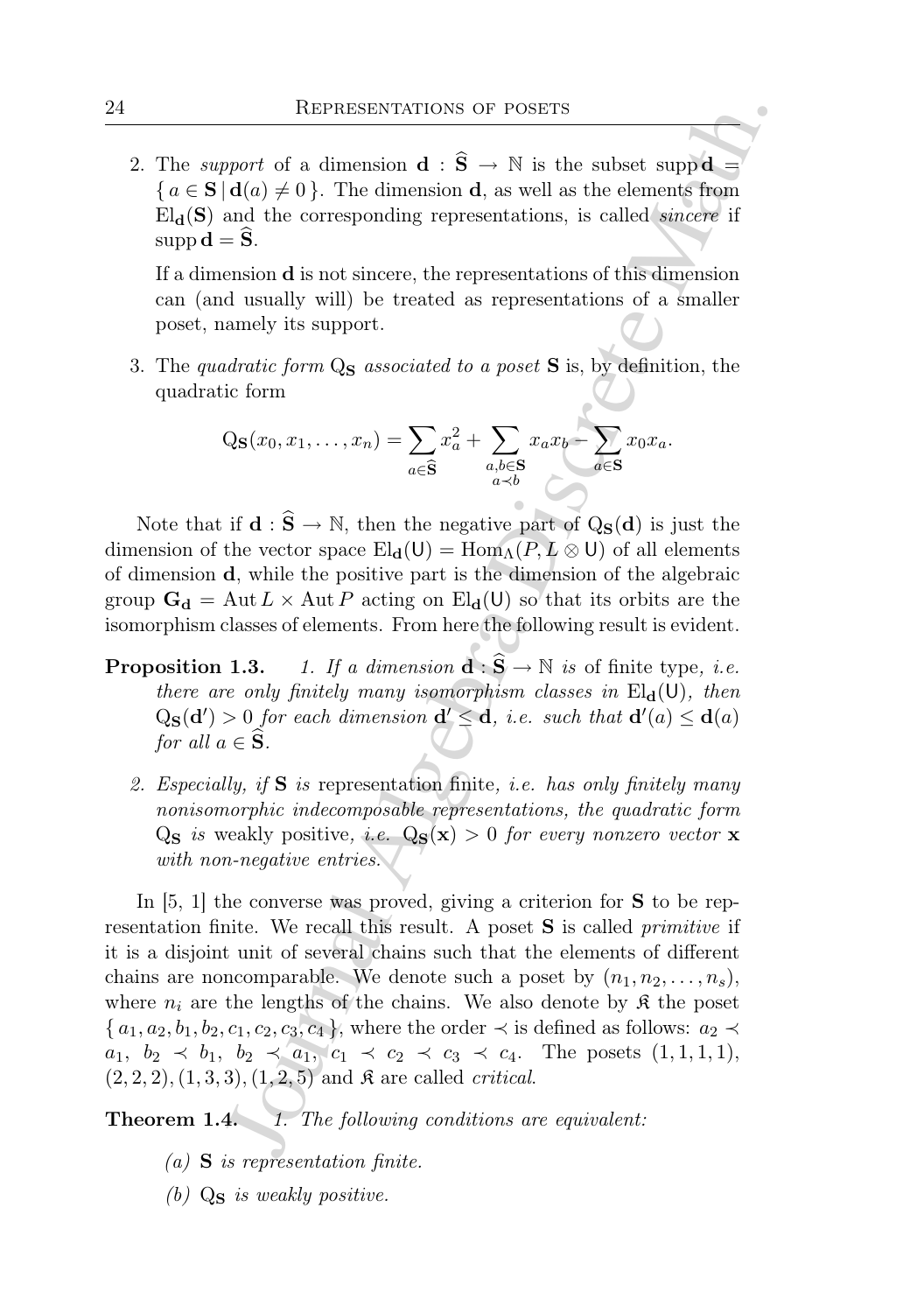- $(c)$  **S** contains no critical subset.
- 2. Let **S** is representation finite,  $\mathbf{d} : \hat{\mathbf{S}} \to \mathbb{N}$ . The following conditions are equivalent:
	- (a) There is an indecomposable element  $u \in El_{d}(U)$ .
	- (b) **d** is a root of the form  $Q_S$ , i.e.  $Q_S(d) = 1$ .

Moreover, if the latter condition holds, there is a unique indecomposable element  $u \in El_{d}(U)$ , End  $u = \Bbbk$  and the orbit of u is open in the space  $\text{El}_{d}(U)$  (in the Zariski topology).

We shall generalize this result using the following notions.

# **Definition 1.5.** Let  $\mathbf{d} : \widehat{S} \to \mathbb{N}$ .

1. The dimension  $\bf d$  is called *critical*, if its support  $\bf C$  is a critical subset,  $Q_{\mathbf{C}}(\mathbf{d}) = 0$  and the values  $\{ \mathbf{d}(a) | a \in \mathbf{S} \}$  are coprime (equivalently, at least one of these values equals 1).

Y. DROZD, E. KUBICHKA<br>
(c) S contains no critical subset.<br>
Let S is representation finite,  $d : \hat{S} \rightarrow N$ . The following condit<br>
are equivalent:<br>
(a) There is an indecomposable element  $u \in Fl_a(U)$ .<br>
(b) d is a root of the for Table 1 below presents all critical dimensions (there are 5 of them, denoted by  $c_i$ ,  $1 \leq i \leq 5$ ). In every picture from this table the bullets show the elements  $a \in \mathbb{C}$ ; the numbers nearby are the values  $c_i(a)$ . The relations  $a \prec b$  are shown by the edges going from a downstairs to b upstairs. The number in a circle above denotes the dimension  $c_i(0)$ .

- **Theorem 1.6** (Main Theorem). 1. The following conditions for a dimension  $\mathbf{d} : \mathbf{\hat{S}} \to \mathbb{N}$  are equivalent:
	- (a)  $\bf{d}$  is a dimension of finite type.
	- (b)  $Q_S(d') > 0$  for every nonzero dimension  $d' \leq d$ .
	- (c) There is no critical dimension  $c \leq d$ .
	- 2. If a dimension  $\bf{d}$  is of finite type, the following conditions are equivalent:

(a) There is an indecomposable element  $u \in El_{d}(U)$ .

 $(b)$  Q<sub>S</sub>(d) = 1.

Moreover, if the latter condition holds, there is a unique indecomposable element  $u \in El_{d}(U)$ , End  $u = \mathbb{k}$ , and the orbit of u is open and dense in  $\mathrm{El}_{d}(U)$ .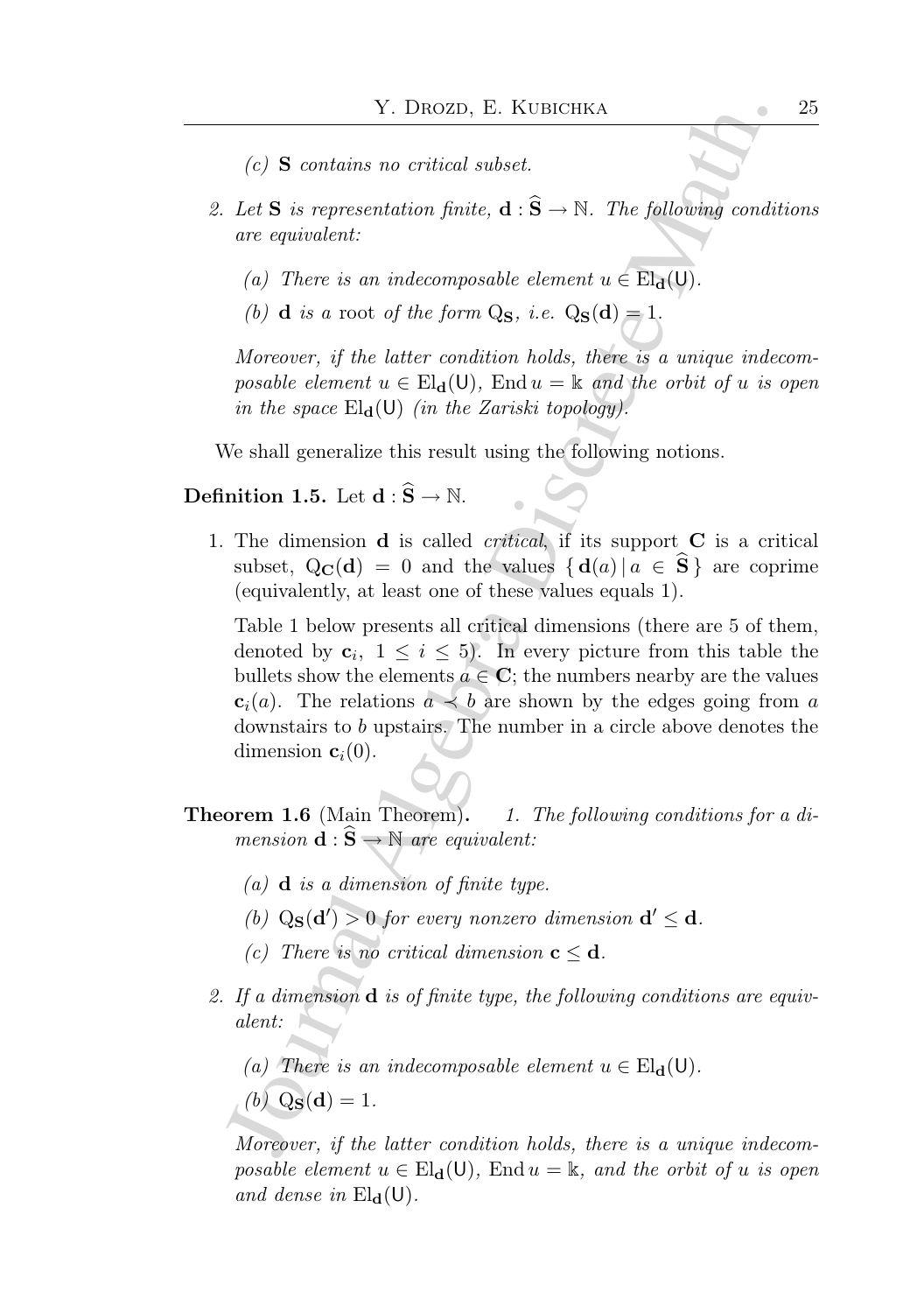

Note that all claims about indecomposable elements of  $\text{El}_{d}(U)$  obviously remain valid for indecomposable representations from  $rep_{d}(S)$ , with the exception of trivial dimensions, which are nonzero on a unique element  $a \in \mathbf{S}$ .

For primitive posets this theorem was deduced in [9] from the results of Kac [4] about the representations of quivers. Unfortunately, this approach cannot be applied in general case. That is why we have to return to the original technique of derivations (or differentiation) from [10]. It will be considered in the next section.

# 2. Derivations and integration

For calculation of representations there is an effective algorithm of *deriva*tions (or differentiation) elaborated in [10, 6]. We recall it; moreover, we show that it can be considered as an equivalence of certain categories. For every element  $a \in \mathbf{S}$ , denote by  $\Delta(a) = \{ b \in \mathbf{S} \mid b \preccurlyeq a \}$  the lower cone of  $a, \Delta'(a) = \Delta(a) \setminus \{a\}$ , and  $\Theta(a)$  the set of elements noncomparable with a. Let also  $w(S)$  be the *width* of S, i.e. the maximal number of pairwise noncomparable elements from S.

**Definition 2.1.** Suppose that a is a maximal element of **S**. Let  $\Pi(a)$  be the set of all pairs  $\{b, c\}$  such that  $b, c \in \Theta(a)$  and are noncomparable in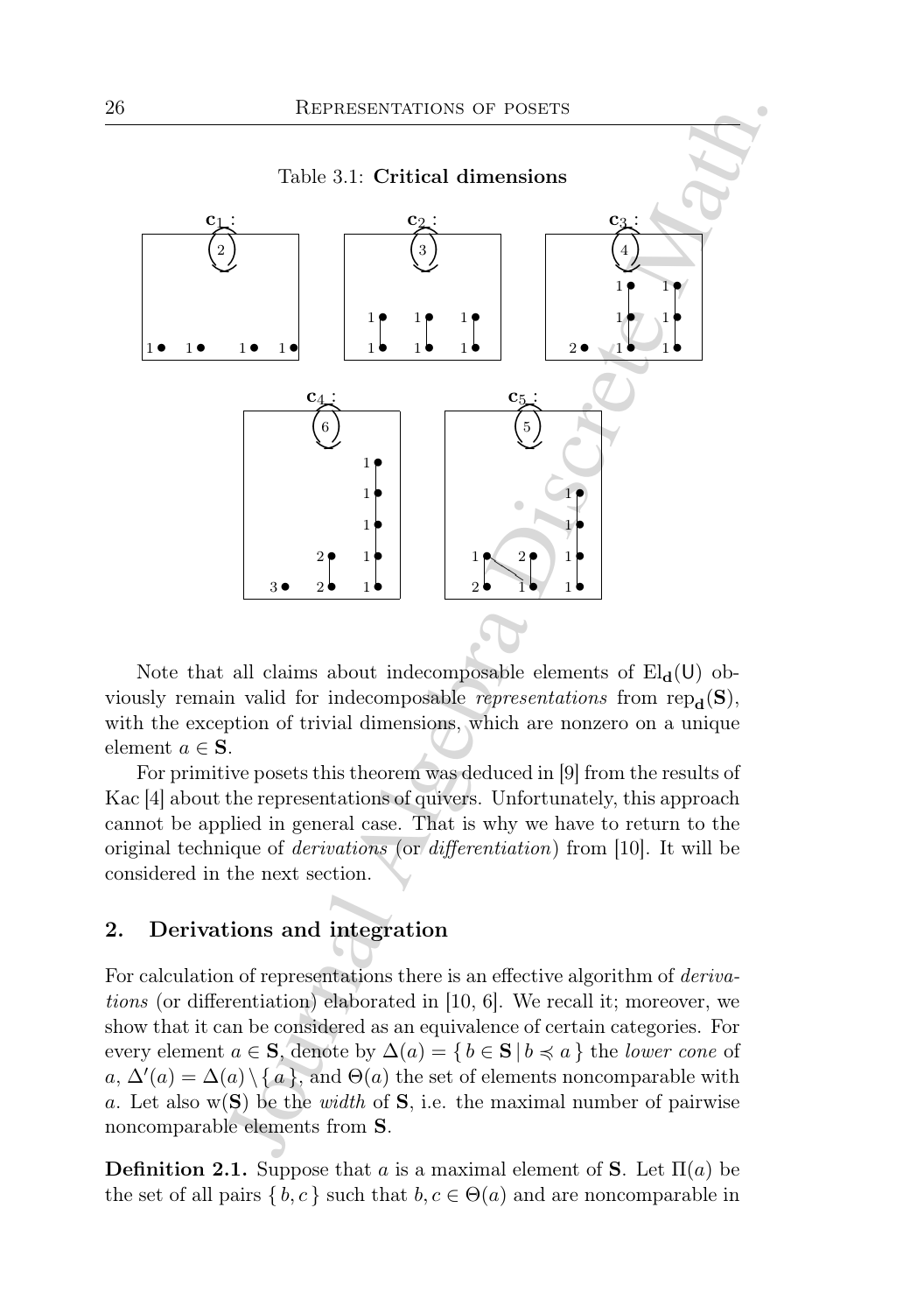**S**. Set  $\widetilde{\mathbf{S}}^a = \mathbf{S} \cup \Pi(a)$  and define a partial order  $\preccurlyeq$  on  $\widetilde{\mathbf{S}}^a$  setting  $B \preccurlyeq C$ in  $\widetilde{\mathbf{S}}^a$  if and only if for each element  $b \in B$  there is an element  $c \in C$ such that  $b \preccurlyeq c$  in **S** (we identify elements of **S** with one-element sets). We also set  $S^a = \tilde{S}^a \setminus \{a\}$  and call the poset  $S^a$  the *derivative of*  $S$  *with* respect to a.

For instance,  $b \preccurlyeq \{c, d\}$  means that either  $b \preccurlyeq c$  or  $b \preccurlyeq d$ ;  $\{b, c\} \preccurlyeq d$ means that both  $b \preccurlyeq d$  and  $c \preccurlyeq d$ , etc.

We fix, for every pair  $p \in \Pi(a)$ , one element  $p' \in p$ , and denote by  $p''$ the other element of p.

We also use the following notations.

- For every element  $a \in \mathbf{S}$  denote by  $E_a$  the representation of S such that  $E_a(0) = \mathbb{k}$ ,  $E_a(b) = \mathbb{k}$  if  $a \preccurlyeq b$  and  $E_a(b) = 0$  otherwise.
- For every pair of noncomparable elements  $p = \{a, b\}$  of **S**, denote by  $E_p$  the representation of **S** such that  $E_p(0) = \mathbb{k}$ ,  $E_p(c) = \mathbb{k}$  if  $a \preccurlyeq c$  or  $b \preccurlyeq c$  and  $E_p(c) = 0$  otherwise.

We use the same notations for the objects of  $E(U)$  corresponding to these representations. In the matrix form,  $E_a(a) = (1)$ ,  $E_a(b) = \emptyset$  if  $b \neq a$ ;  $E_p(a) = E_p(b) = (1)$ ,  $E_p(c) = \emptyset$  if  $c \neq a, c \neq b$ .

If V is a representation of S, define the *derived representation*  $D_a V$ of  $S^a$  as follows:

- $D_a V(0) = V(a);$
- $D_a V(b) = V(b) \cap V(a)$  for  $b \in \mathbf{S} \setminus \{a\};$
- $D_a V(p) = (V(p') + V(p'')) \cap V(a)$  for  $p \in \Pi(a)$ .

Obviously, every morphism  $f: V \to W$  induces a morphism  $D_a f$ :  $D_a V \to D_a W$ . So we obtain a functor  $D_a : \text{rep}(\mathbf{S}) \to \text{rep}(\mathbf{S}^a)$ .

Y. DROZD, E. KUBICHKA<br>
et  $\tilde{\mathbf{S}}^a = \mathbf{S} \cup \Pi(a)$  and define a partial order  $\preccurlyeq$  on  $\tilde{\mathbf{S}}^a$  setting  $B$ <br>
<sup>2</sup> if and only if for each element  $b \in B$  there is an element  $c$ <br>
that  $b \preccurlyeq c$  in  $\mathbf{S}$  (we id On the contrary, let V be a representation of  $\mathbf{S}^a$ . For every  $p \in \Pi(a)$ , let  $\widetilde{V}(p) = V(p)/(V(p'') + V(p''))$  and  $\pi_p : V(p) \to \widetilde{V}(p)$  be the natural surjection. We can choose sections  $\iota_p : \widetilde{V}(p) \to V(p)$  such that  $\pi_p \iota_p = \mathrm{Id}$ and  $\iota_p|_{V(q)} = \iota_q$  if  $p, q \in \Pi(a), q \prec p$ . Set  $\widetilde{V}(0) = \bigoplus_{p \in \Pi(a)} \widetilde{V}(p)$  and define, for  $b \in \Theta(a)$ , a map  $\tilde{t}_b : \tilde{V}(0) \to V(0) \oplus \tilde{V}(0)$  by the rule

$$
\widetilde{\iota}_b(v) = \begin{cases}\n(0,0) & \text{if } b \notin p, \\
(0,v) & \text{if } b = p', \\
(\iota_p(v), v) & \text{if } b = p'',\n\end{cases}
$$

where  $v \in \widetilde{V}(p)$ . We construct the *integrated representation*  $\int_a^i V$  as follows: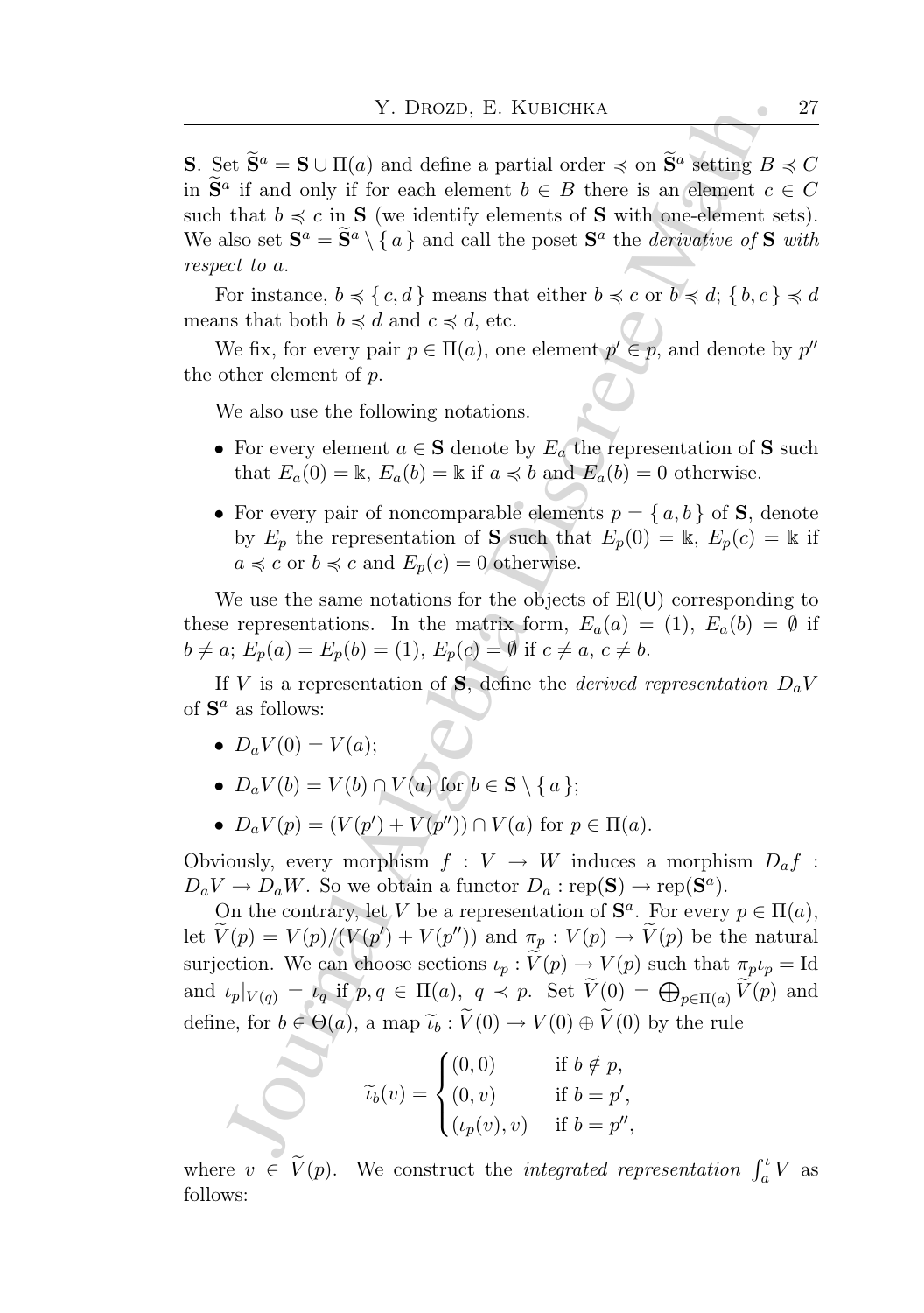- $\int_a^t V(0) = V(0) \oplus \widetilde{V}(0);$
- $\int_{a}^{t} V(a) = V(0);$
- $\int_a^b V(b) = V(b)$  for  $b \in \Delta(a)$ ;
- $\int_a^b V(b) = V(b) + \text{Im } \tilde{u}_b$  for  $b \in \Theta(a)$ .

REFRESENTATIONS OF POSETS<br>
=  $V(0)$  (i):<br>
=  $V(0)$ ;<br>
=  $V(b)$  for  $b \in \Delta(a)$ ;<br>
=  $V(b) + \text{Im } \tilde{v}_0$  for  $b \in \Theta(a)$ .<br>
and the choice  $\iota = {\iota_p}_0$  of sections  $\iota_p : \tilde{V}(p) \rightarrow V(p)$  into<br>
Newertheless, if  $\iota' = {\iota_p}_0$  is anothe We have included the choice  $\iota = {\{\iota_p\}}$  of sections  $\iota_p : \widetilde{V}(p) \to V(p)$  into this notation. Nevertheless, if  $\iota' = \{ \iota'_p \}$  is another choice of such sections,  $\text{Im}(t_p'-t_p) \in V(p') + V(p'')$  for each  $p \in \Pi(a)$ . Thus we can find maps  $\delta_p: V(p) \to V(p')$  such that  $\text{Im}(\iota_p' - \iota_p - \delta_p) \subseteq V(p'')$ . Moreover, we can again suppose that  $\delta_p|_{\widetilde{V}(q)} = \delta_q$  if  $p, q \in \Pi(a)$ ,  $q \prec p$ . It defines a map  $\delta : \widetilde{V}(0) \to V(0)$  such that the map  $V(0) \oplus \widetilde{V}(0) \to V(0) \oplus \widetilde{V}(0)$  given by the matrix

$$
\begin{pmatrix} \mathrm{Id} & \delta \\ 0 & \mathrm{Id} \end{pmatrix}
$$

is indeed a morphism (hence, an isomorphism)  $\int_a^b V \to \int_a^{b'} v$  $\frac{u}{a}$  V. So we can use the notation  $\int_a V$  without mentioning  $\iota$ . Note that we have only defined the operation  $\int_a$  on representations, not on their morphisms, so it is not a functor. Nevertheless, Proposition 2.2 below shows that it can be considered as a functor from rep  $S^a$  to a factorcategory of rep S.

This integration is easier in the matrix language. Namely, let a set of matrices  $\{M(x) | x \in S^a\}$  define an object  $u \in El(\mathsf{U}_{S^a})$ , like in (1.1), and  $\mathbf{d} = \dim u$ . Let also  $\Delta(a) = \{a = a_1, a_2, \ldots, a_k\}$ . We choose a matrix  $M(a)$  with  $\mathbf{d}(0)$  rows so that its columns are linear independent and

$$
\operatorname{rank}\left[M(a_1)\middle|M(a_2)\middle| \dots \middle|M(a_n)\right] = \mathbf{d}(0).
$$

We denote by  $\mathbf{d}(a)$  the number of columns of  $M(a)$ . Define  $\mathbf{d}^* : \widehat{S} \to \mathbb{N}$ as follows:

$$
\mathbf{d}^*(b) = \begin{cases} \mathbf{d}(0) + \sum_{p \in \Pi(a)} \mathbf{d}(p) & \text{if } b = 0, \\ \mathbf{d}(b) & \text{if } b \in \Delta(a), \\ \mathbf{d}(b) + \sum_{\substack{p \in \Pi(a) \\ b \in p}} \mathbf{d}(p) & \text{if } b \in \Theta(a). \end{cases}
$$

The integrated element  $\int_a u$  is of dimension  $\mathbf{d}^*$  and is given by the set of matrices  $M^*(b)$  defined as follows. We consider the element  $z \in El(\mathsf{U}),$ which is the direct sum

$$
z = \bigoplus_{b \in \Theta(a)} \mathbf{d}(b)T_b \big) \oplus \bigoplus_{p \in \Pi(a)} E_p \big).
$$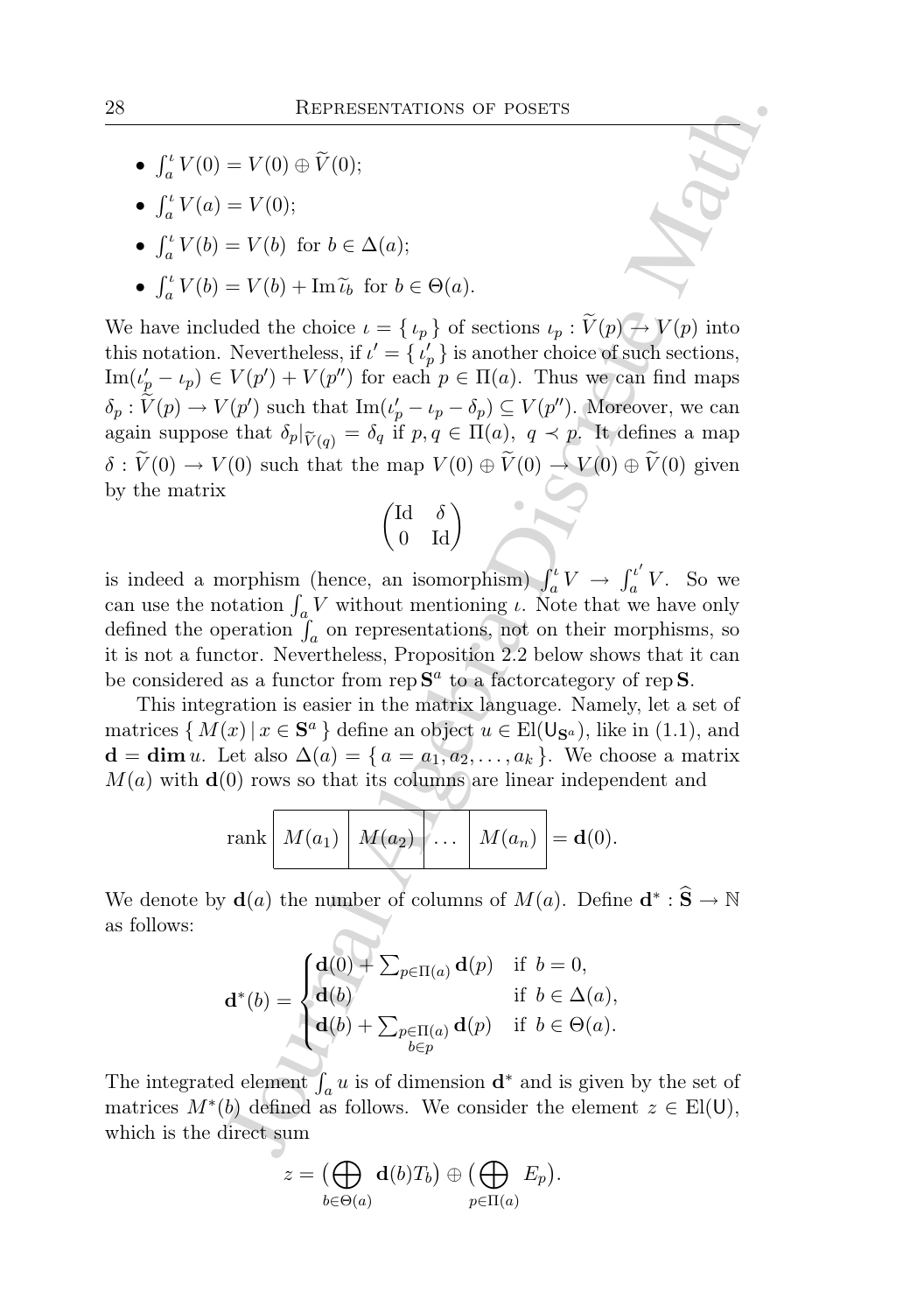In the block matrix Z defining this element only blocks  $Z(b)$ ,  $b \in \Theta(a)$ , are nonzero; let

$$
Z(b) = Z_b(0) \mid Z_b(p_1) \mid \ldots \mid Z_b(p_s) \mid,
$$
  

$$
Y(b) = M(b) \mid M_b(p_1) \mid \ldots \mid M_b(p_s) \mid,
$$

where

- $p_1, p_2, \ldots, p_s$  are all pairs from  $\Pi(a)$  containing b;  $Z_b(p_i)$  denotes the part of  $Z(b)$  corresponding to the direct summand  $E_{p_i}$  of  $Z$ , and  $Z_b(0)$  is the part of  $Z(b)$  corresponding to the direct summand  $T_b$  (it is the zero matrix with  $\mathbf{d}(b)$  columns);
- the vertical stripes of the matrix  $Y(b)$  are of the same size as the corresponding stripes of the matrix  $Z(b)$ ;

• 
$$
M_b(p) = M(p)
$$
 if  $b = p''$ , and  $M_b(p) = 0$  if  $b = p'$ .

We also set  $Z(b) = 0$  if  $b \in \Delta(a)$ . Then

$$
M^*(b) = \boxed{\frac{Y(b)}{Z(b)}}.
$$

Y. DROZD, E. KUBICHKA<br>
algebra Discreption (a) blocks  $Z(b)$ ,  $b \in \Theta$ <br>
conzero; let<br>  $Z(b) = \begin{bmatrix} Z_b(0) & Z_b(p_1) & \cdots & Z_b(p_s) \end{bmatrix}$ <br>  $Y(b) = \begin{bmatrix} M(b) & M_b(p_1) & \cdots & M_b(p_s) \end{bmatrix}$ ,<br>  $Y(b) = \begin{bmatrix} M(b) & M_b(p_1) & \cdots & M_b(p_s) \end{bmatrix}$ ,<br>
we<br>
the part Since  $w(\Theta(a)) \leq 2$ , every object of rep **S** with support in  $\Theta(a)$  is a direct sum of the trivial representation  $T_0$ , the representations  $E_b$  and  $E_p$ . Set  $O(a) = \{T_0, E_b, E_p \mid b \in \Theta(a), p \in \Pi(a)\}\.$  They are all indecomposable representations V such that  $D_aV = 0$ . Straightforward matrix calculations immediately imply the following result (cf. also [6] and, for paragraphs 3 and 4, the proof of Lemma 4.4 below).

**Proposition 2.2.** 1. If  $V \in \text{rep}(\mathbf{S}^a)$ , then  $D_a \int_a V \simeq V$ .

- 2. If  $V \in \text{rep}(S)$ , then  $\int_a D_a V \simeq V$  if and only if V has no direct summands from  $O(a)$ .
- 3. For every morphism  $\phi: V \to W$  of representations of  $S^a$ , there is a morphism  $f: \int_a V \to \int_a W$  such that  $\phi = D_a f$ . If, moreover,  $\phi$ is an isomorphism, so is f.
- 4. The operations  $D_a$  and  $\int_a$  induce an equivalence between the categories rep  $\mathbf{S}/\mathcal{J}_a$  and rep  $\mathbf{S}^a$ , where  $\mathcal{J}_a$  is the ideal generated by the *identity morphisms of all representations from*  $O(a)$ .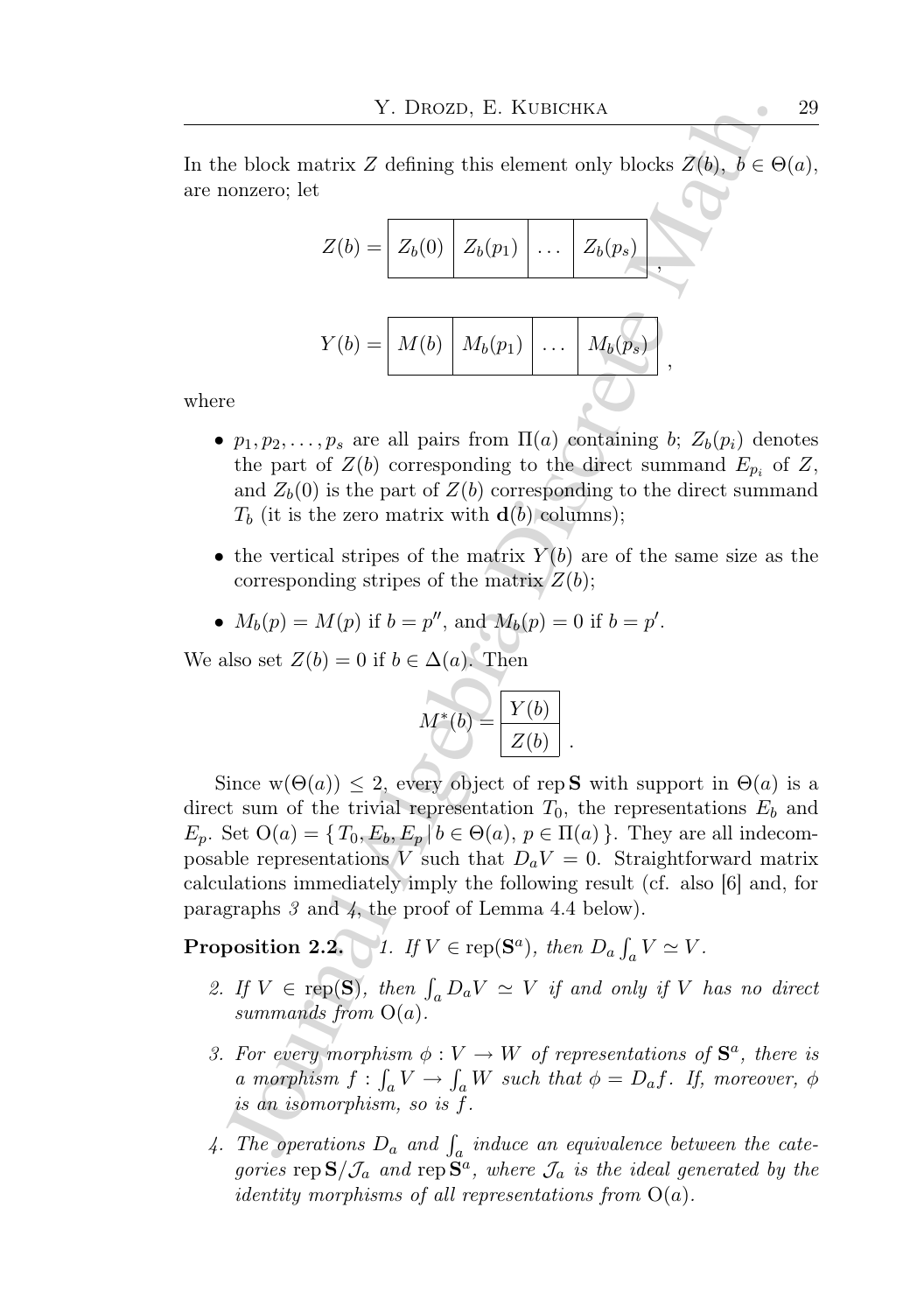REPRESENTATIONS OF POSETS<br>
call a dimension  $d' : \tilde{S}^a \to \mathbb{N}$  subordinate to a dimension<br>
ff dim  $\int_a V = d$  for some representation  $V \in \text{rep}_d(\mathbb{S}^a)$ <br>
recever dimension  $d : \tilde{S}^a \to \mathbb{N}$ . Perhere is only a finite We shall call a dimension  $\mathbf{d}' : \hat{\mathbf{S}}^a \to \mathbb{N}$  subordinate to a dimension  $\mathbf{d}$  :  $\widehat{\mathbf{S}} \to \mathbb{N}$  if  $\dim \int_a V = \mathbf{d}$  for some representation  $V \in \text{rep}_{\mathbf{d}'}(\mathbf{S}^a)$ . Obviously, for every dimension  $\mathbf{d} : \hat{\mathbf{S}} \to \mathbb{N}$  there is only a finite set of subordinate dimensions  $\mathbf{d}' : \hat{\mathbf{S}}^a \to \mathbb{N}$ . Proposition 2.2 immediately implies the following corollary.

Corollary 2.3. If a dimension  $d'$  is subordinate to a dimension  $d$ , which is of finite type, then  $\mathbf{d}'$  is of finite type as well.

## 3. Dimensions of finite type

In this section we shall prove paragraph 1 of the Main Theorem 1.6. In fact,  $1(a) \Rightarrow 1(b)$  is the claim of Proposition 1.3.1, and  $1(b) \Rightarrow 1(c)$  is obvious. So we only have to prove that  $1(c) \Rightarrow 1(a)$ .

**Definition 3.1.** We call a representation V quite sincere if it is indecomposable and the following conditions hold:

- $V(a) \neq V(0)$  for every  $a \in S$ .
- $V(a) \neq \sum_{b \prec a} V(b)$  for every  $a \in \mathbf{S}$ .

In particular, since V is indecomposable,  $\sum_{a \in S} V(a) = V(0)$ . If there is a quite sincere representation of dimension d, we call this dimension quite sincere as well.

Obvious necessary conditions for a dimension d to be quite sincere are:

- $\mathbf{d}(a) \neq 0$  for every  $a \in \mathbf{S}$ ;
- $\sum_{i=1}^{k} \mathbf{d}(a_i) < \mathbf{d}(0)$  for every chain  $a_1 \prec a_2 \prec \ldots \prec a_k$  from **S**.

Note also that if there is a quite sincere dimension of representations of S, S must have at least 2 maximal elements.

We shall deduce the implication  $1(c) \Rightarrow 1(a)$  from the following result.

**Lemma 3.2.** Suppose that  $w(S) \leq 3$  and a quite sincere dimension d satisfies condition  $1(c)$  of Theorem 1.6. There is a maximal element  $a \in S$  such that every dimension  $d'$  of representations of the derived poset  $S^a$ , which is subordinate to  $d$ , satisfies this condition too.

*Proof.* Note, first of all, that  $d'|_{S\setminus\{a\}} \le d|_{S\setminus\{a\}}$ . Hence, if  $d' \ge c$  for a critical dimension c, the support of this c must contain at least one element from  $\Pi(a)$ : otherwise also  $d \geq c$ . If there is a maximal element  $a \in S$  such that  $w(\Theta(a)) \leq 1$ , then  $S^a = S \setminus \{a\}$ , so there is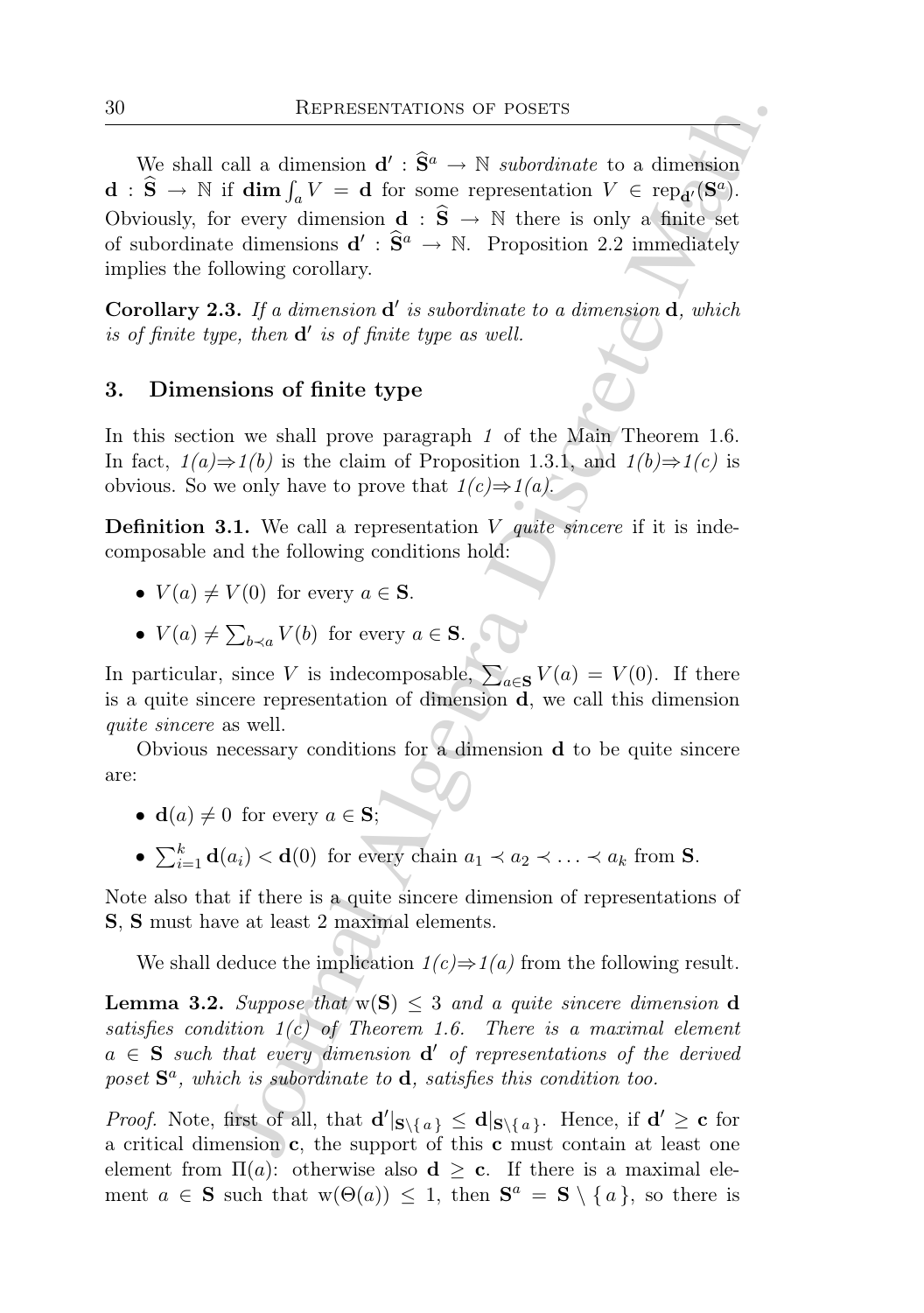nothing to prove. Hence, we may suppose that  $w(\Theta(a)) = 2$  for every maximal element  $a \in S$ . We show that then S must have 3 maximal elements. Indeed, suppose that S has only 2 maximal elements, a and  $b$ . If both  $a$  and  $b$  can be included in non-comparable triples, respectively,  $\{a, a', a''\}$  and  $\{b, b', b''\}$ , the quadruple  $\{a', a'', b', b''\}$  is noncomparable too, which contradicts the condition. So, for one of these elements, say for a,  $w(\Theta(a)) = 1$ , the case already excluded.

We also recall the following (rather easy) lemma from [10].

**Lemma 3.3** ([10]). Suppose that  $S = S_1 \sqcup S_2 \sqcup S_3$ , where  $S_3$  is a chain (maybe empty),  $b \prec a$  for every  $a \in \mathbf{S}_1$ ,  $b \in \mathbf{S}_2$  and  $\mathbf{S}_1 \neq \emptyset$ ,  $\mathbf{S}_2 \neq \emptyset$ . If  $V \in \text{rep } S$  is indecomposable and  $d = \dim V$ , then either  $d|_{S_1} = 0$  or  $d|_{S_2} = 0$ . Especially, if neither  $S_1$  nor  $S_2$  are empty, S has no sincere indecomposable representations.

In this case the poset **S** is called *semidecomposable*. Thus in what follows we may suppose that  $S$  is not semidecomposable.

Let the maximal elements of **S** be  $\overline{a}$ ,  $\overline{b}$ ,  $\overline{c}$ . Using the Dilworth theorem [11, Theorem 10.2.3], we consider  $S$  as a union of three chains

$$
\mathbf{A} = \{ a = a_1 \succ a_2 \succ \cdots \succ a_r \},
$$
  
\n
$$
\mathbf{B} = \{ b = b_1 \succ b_2 \succ \cdots \succ b_s \},
$$
  
\n
$$
\mathbf{C} = \{ c = c_1 \succ c_2 \succ \cdots \succ c_t \},
$$

Y. DROZD, E. KUBICHKA<br>
img to prove. Hence, we may suppose that  $w(\Theta(a)) = 2$  for evant<br>
mind element  $a \in S$ . We show that then S must have 3 maximal<br>
eraths. Indeed, suppose that S has only 2 maximal elements, a<br>
f both a a Since **d** is quite sincere, **S** contains no primitive subset of type  $(2, 2, 2)$ . Consider the top of S, i.e. the maximal primitive subset  $T \subseteq S$  containing  $\{a, b, c\}$ . Then  $\mathbf{T} \simeq (1, m, n)$ , namely, we may suppose that  $\mathbf{T} = \{a, b_1, b_2, \ldots, b_m, c_1, c_2, \ldots, c_n\}$   $(m \leq s, m \leq n \leq t)$ . If  $m = 1$ , the derived poset  $S^c$  only has one new point  $p = (a, b)$ , such that  $p \succ a_i$  and  $p \succ b_i$  for all i, j. So p cannot occur in any critical subset. If  $m \geq 3$  and  $n \geq 3$ , then  $\mathbf{d}(a) = 1$ . Hence, in any subordinate dimension  $\mathbf{d}'$  of the poset  $\mathbf{S}^c$ , which consists of  $\mathbf{S} \setminus \{c\}$  and the points  $p_j = (a, b_j)$   $(1 \le j \le m)$ , only one of the points  $p_j$  can occur with  $\mathbf{d}'(p_j) = 1$ , and then  $\mathbf{d}'(a) = 0$ . Thus, replacing this  $p_j$  by a, we get the same dimension for **S**, so  $\mathbf{d}' \ge \mathbf{c}_i$ is impossible. Therefore, we may suppose that  $m = 2$ ,  $n \geq 2$ .

We distinguish the following cases.

**Case 1.** Either  $r = 1$  or  $a_2 \prec c$ . Then  $\mathbf{S}^c = (\mathbf{S} \setminus \{c\}) \cup \{(a, b), (a, b_2)\}\$ and  $(a, b)$  cannot occur in any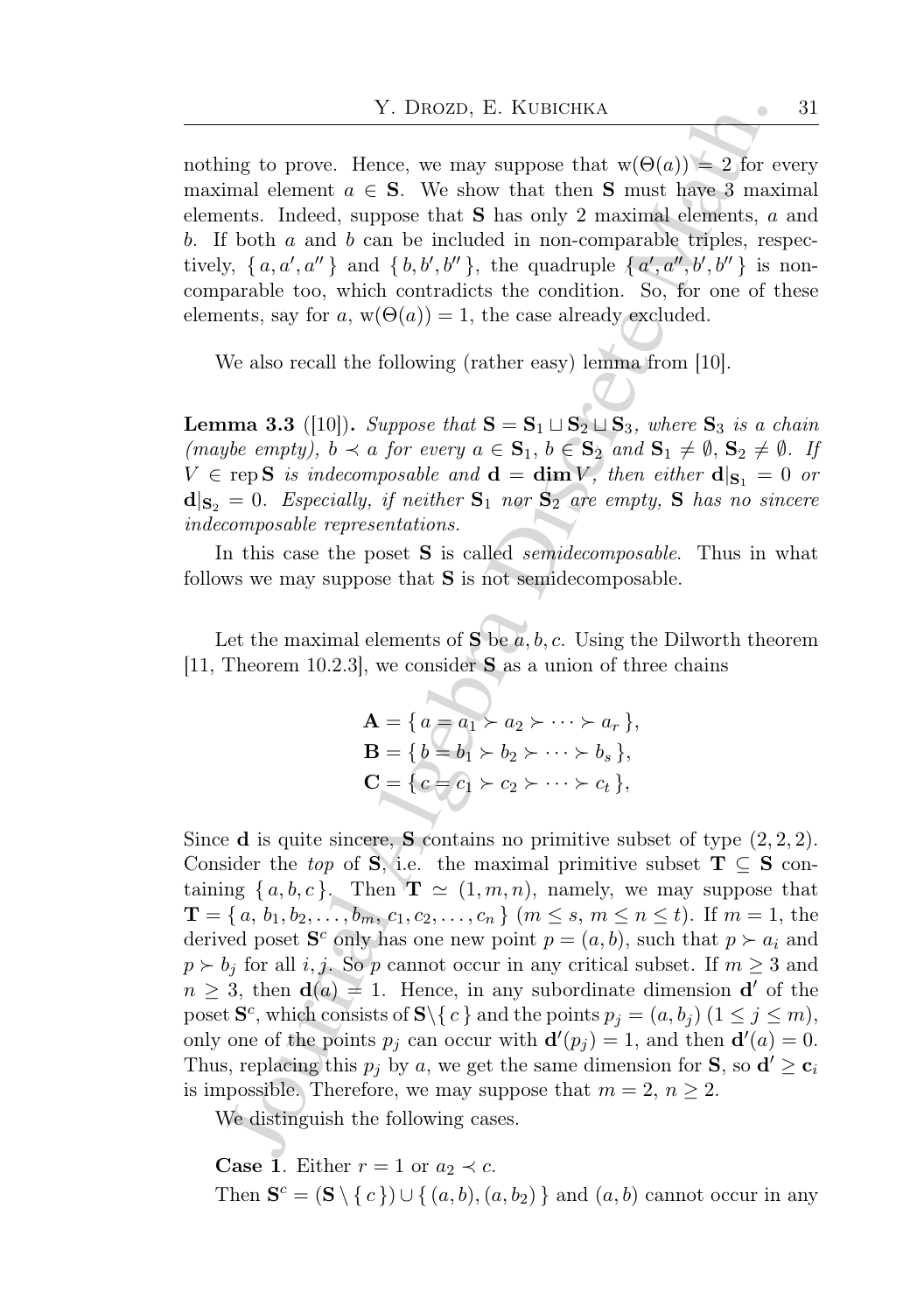critical subset of  $S^c$ :



REPRESENTATIONS OF POSETS<br>
of S<sup>c</sup>:<br>
(a, b)<br>  $\begin{pmatrix} a_1b_1 \ b_2 \ c_1 \ d_2 \end{pmatrix}$  b  $\begin{pmatrix} 2 \\ -1 \\ 0 \\ 0 \end{pmatrix}$ <br>
S<sup>c</sup>:<br>  $\begin{pmatrix} a_1b_2 \ b_1 \ c_2 \end{pmatrix}$ <br>  $\begin{pmatrix} a_2b_1 \ b_2 \ c_1 \end{pmatrix}$ <br>  $\begin{pmatrix} a_1b_2 \ b_1 \ c_2 \end{pmatrix}$ <br>  $\begin{pmatrix} a_2b_1 \ c_2$  $(a_2 \text{ and } b_3 \text{ are definitely not in the top of } S)$ . Set  $p = (a, b_2)$  and suppose that  $\mathbf{d}' \ge \mathbf{c}_i$  for some  $i, \mathbf{S}_0 = \text{supp } \mathbf{c}_i$ . It is easy to see that  $\mathbf{S}_0 \ne (2, 2, 2)$ . If it is  $(1,3,3)$ , it can only be  $\{b, p \succ a \succ a_2, c_j \succ c_{j+1} \succ c_{j+2}\}\.$  Then  $\{a \succ a_2, b \succ b_2, c_i \succ c_{i+1}\}$  is a subset of **S** of type  $(2, 2, 2)$ , which is impossible. Suppose that  $S_0$  is  $(1, 2, 5)$ , so  $\mathbf{d}' = \mathbf{c}_4$ . It can only occur as  $\{b, p \succ a, c_j \succ c_{j+1} \succ \cdots \succ c_{j+4}\}\$  with  $\mathbf{d}'(p) \geq 2, \mathbf{d}'(a) \geq 2, \mathbf{d}'(b) \geq 3.$ Then  $\{a, b \succ b_2, c_i \succ \cdots \succ c_{i+4}\}$  is also of type  $(1, 2, 5)$  and  $\mathbf{d}(a) \geq$ 4,  $\mathbf{d}(b) \geq 3$ ,  $\mathbf{d}(b_2) \geq 2$ , so  $\mathbf{d} \geq \mathbf{c}_4$ , which is impossible. Just in the same way, if  $\mathbf{S}_0 \simeq \mathfrak{K}$ , it can only be  $\{a \prec p \succ b_2 \prec b, c_i \succ \cdots \succ c_{i+3}\}\$  with  $d'(a) \geq 2$ ,  $d(b) \geq 2$ . Then  $d(a) \geq 3$ ,  $d(b_2) \geq 2$ , hence  $d \geq c_4$  with  $\text{supp } c_4 = \{a, b \succ b_2, c \succ c_j \succ \cdots \succ c_{j+3} \}.$  It is also impossible, which accomplishes the consideration of Case 1.

Case 2.  $a_2 \prec b_2$ .

Then, if  $b_3 \prec a$ , **S** is semidecomposable with  $S_1 = \{a, b, b_2\}$ ,  $S_2 =$  ${a_i, b_j \mid i > 1, j > 2}$ , both nonempty, so there are no quite sincere dimensions at all. Hence either  $s = 2$  or  $b_3 \leq c$ . In both cases  $S<sup>c</sup>$  is as in Case 1 and analogous considerations prove the lemma.

Case 3.  $a_2 \prec b$ ,  $a_2 \not\prec b_2$ ,  $a_2 \not\prec c$ .

Then the new elements in  $S^b$  are  $p_i = (a, c_i)$ ,  $(1 \leq i \leq n)$  and  $p_1$ cannot occur in any critical subset:



 $(a_2$  is in the top of  $S^b$ , while  $b_3$  is not). Note that either  $b_3 \prec a$  or  $b_3 \prec a$  $c_{n-1}$ : otherwise S contains a subset  $(2, 2, 2)$ . It implies that  $b_3$  cannot occur in a critical subset  $S_0 \subseteq S^b$  containing a new element  $p_i$ . Hence,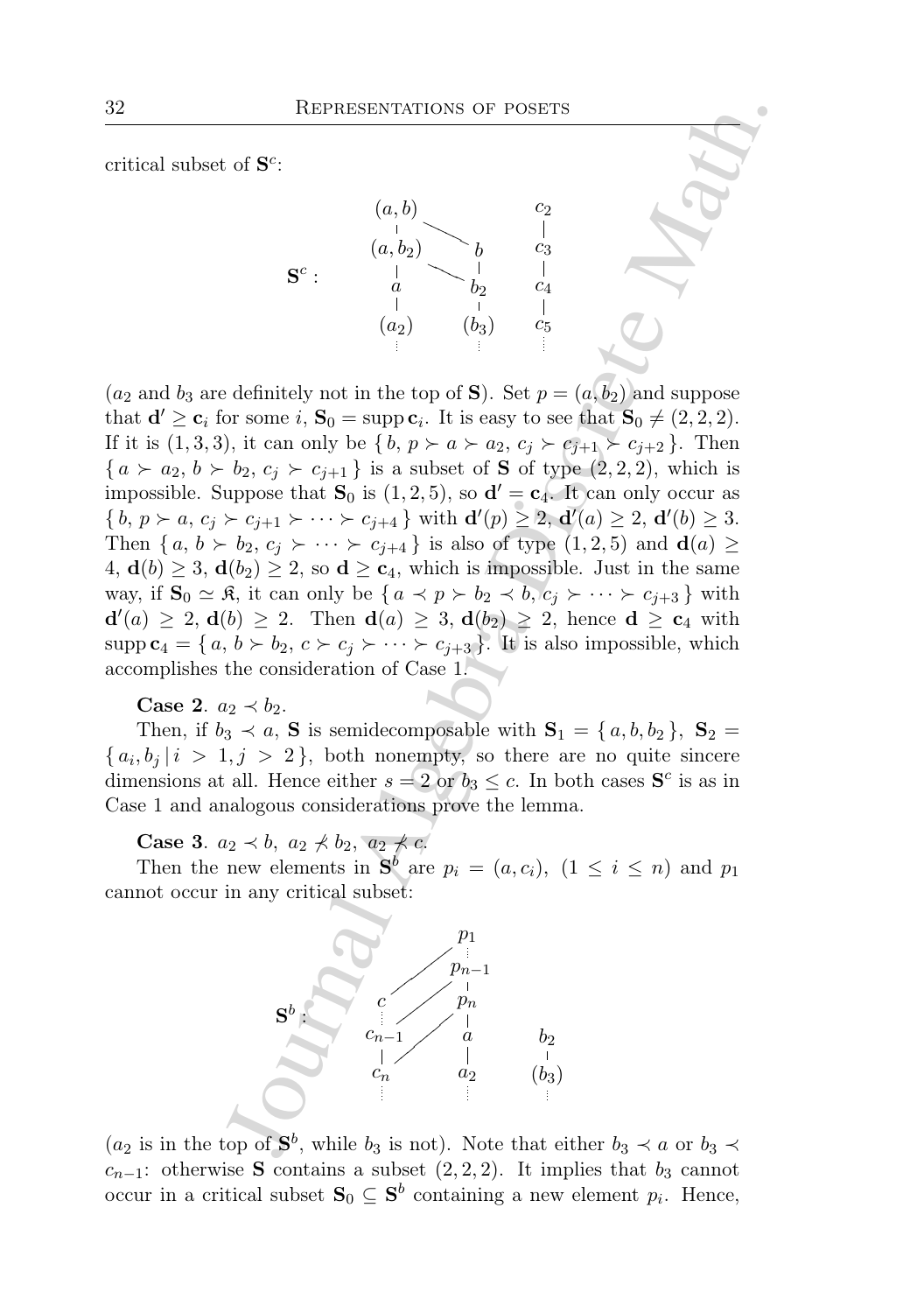$\mathbf{S}_0 \neq (2, 2, 2)$  and  $\mathbf{S}_0 \neq \mathbf{R}$ . Suppose that  $\mathbf{d}' \geq \mathbf{c}_i$  with supp $\mathbf{c}_i = \mathbf{S}_0$ . If  $S_0 = (1, 3, 3)$ , then  $S_0 = \{b_2, c_j \succ c_{j+1} \succ c_{j+2}\} \cup A'$ , where  $A' \subset$  $\mathbf{A} \cup \Pi(b)$ . Note that  $\mathbf{A}'$  contains at least two elements from  $\Pi(b) \cup \{a\}$ . Then  $\mathbf{d}(b_2) = \mathbf{d}'(b_2) \geq 2$ ,  $\mathbf{d}(a) \geq 2$ . Hence,  $\mathbf{d} \geq \mathbf{c}_5$  with supp  $\mathbf{c}_5 = \{a \succ a$  $a_2 \prec b \succ b_2, c \succ c_i \succ c_{i+1} \succ c_{i+2}$ , which is impossible. Analogously,  $S_0 = (1, 2, 5)$  is impossible too, which accomplishes the proof of the lemma.  $\Box$ 

Y. DROZD, E. KUBICHKA<br>  $(2,2,2)$  and  $S_0 \neq \emptyset$ . Suppose that  $d' \geq c_i$  with suppe $i = (1,3,3)$ , then  $S_0 = \{b_2, c_j > c_{i+1} > c_{i+2} \}$ ,  $\forall j_1 \geq j_1 \geq k_j$ ,  $\forall j_2 \leq j_1 \geq k_j$ ,  $\forall j_2 \geq k_j \leq k_j > k_j$ ,  $c \geq c_j \geq k_j$ ,  $c \geq c_j \geq k$ Now the implication  $1(c) \Rightarrow 1(a)$  of Theorem 1.6 is easy. Namely, let a dimension **d** satisfy  $1(c)$ . Without loss of geherality, we may suppose **d** quite sincere. Then either  $w(S) \leq 3$  or  $d(0) = 1$ . In the latter case d is obviously of finite type. In the former case choose a maximal element  $a \in \mathbb{R}$ **S** as stated in Lemma 3.2. Every representation  $V$  of dimension **d** without direct summands from  $O(a)$  is isomorphic to  $\int_a^b W$  for a representation  $W$ of  $S^a$ . The dimension  $\mathbf{d}'$  of W is subordinate to  $\mathbf{d}$ . Especially it satisfies  $1(c)$  too; moreover,  $\mathbf{d}'(0) = \dim V(a) < \mathbf{d}(0)$ . Thus, using induction by **, we get that there are finitely many nonisomorphic representations** of dimension **d'**. Since there are finitely many subordinate dimension, we obtain the same for the dimension d.  $\Box$ 

### 4. Indecomposable representations

Now we shall prove paragraph 2 of the Main Theorem 1.6. To do it, we combine derivations with analogues of some results of [1, 2] about posets of finite type. Namely, we use induction by  $|\mathbf{d}| = \sum_{a \in \hat{\mathbf{S}}} \mathbf{d}(a)$ . The case  $|d| = 1$  is obvious. Thus, from now on, we suppose that  $d : \hat{S} \to \mathbb{N}$ is a dimension of finite type, Theorem 1.6 holds for every dimension of finite type **d'** of representations of any poset **S'** such that  $|\mathbf{d}'| < |\mathbf{d}|$ , and, moreover, **d** is sincere. Let  $u \in El_{d}(u)$  be an indecomposable element, V be the corresponding representation of  $S$  and  $M$  be the block matrix of the form (1.1) describing u. Fix an element  $a \in \mathbf{S}$  and denote by  $M_a$  the part of M consisting of the blocks  $M(b)$  with  $b \preccurlyeq a$ .

### **Lemma 4.1.** The columns of the matrix  $M_a$  are linear independent.

*Proof.* Obviously, we may suppose that the element  $\alpha$  is maximal. Consider the part  $\overline{M}$  of M consisting of all blocks  $M(b)$  with  $b \neq a$ . It also describes an object  $\overline{u} \in \text{El}(\mathsf{U})$  (certainly, non-sincere) and  $|\dim \overline{u}| < |\mathbf{d}|$ . Hence, Theorem 1.6 holds for every indecomposable direct summand  $v$ of  $\overline{u}$ . Especially, the orbit of v is open dense in the space of all objects of the same dimension. Let N be the block matrix describing  $v, d = \dim v$ ,  $m = \overline{\mathbf{d}}(0)$  and  $n = \sum_{b \prec a} \overline{\mathbf{d}}(b)$ . For every object  $v' \in \text{El}_{\overline{\mathbf{d}}}(U)$ , denote by  $N'$  the corresponding block matrix and by  $N'_a$  its part consisting of the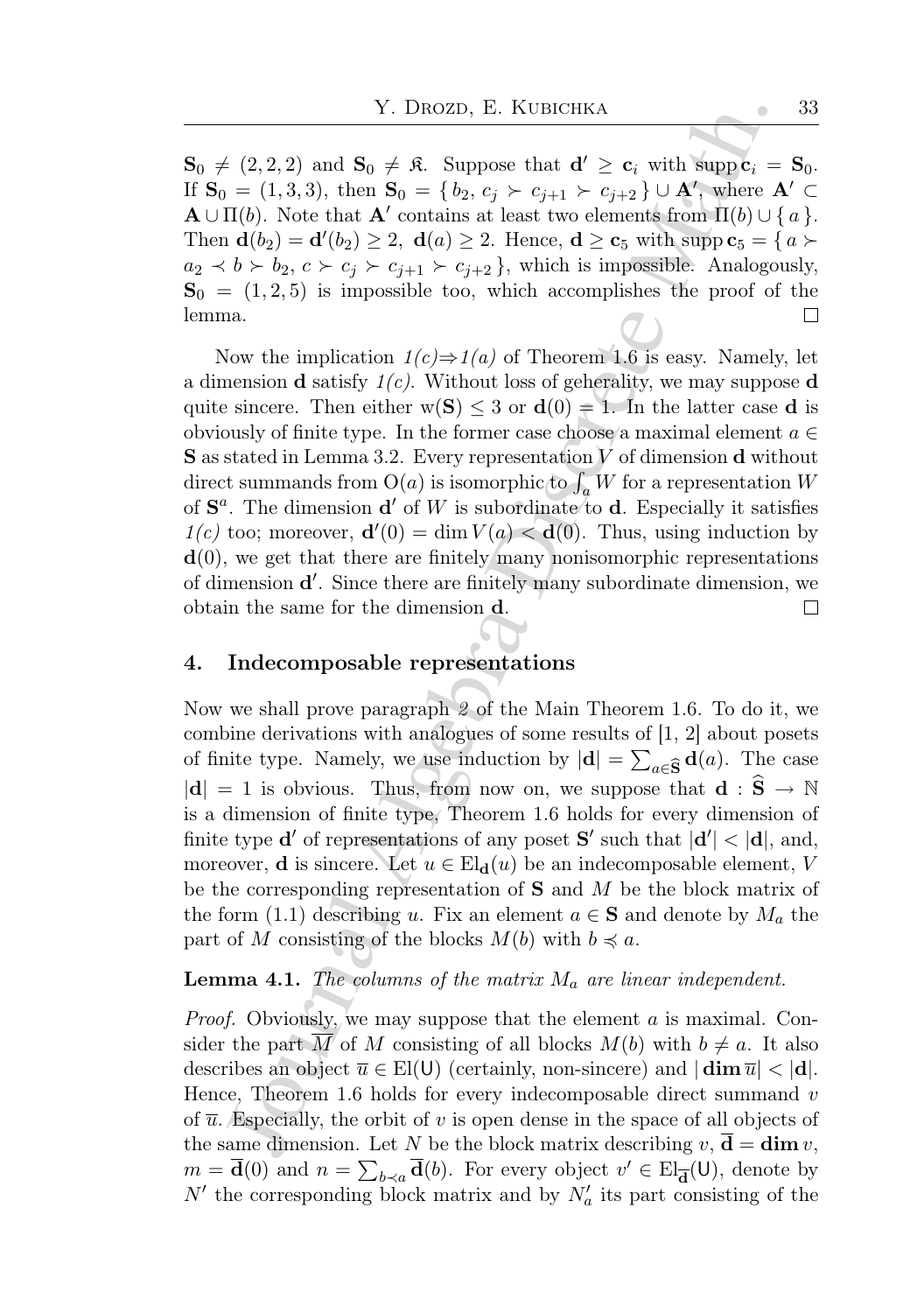blocks  $N'(b)$  with  $b \prec a$ . If  $m \leq n$ , the objects  $v'$  such that the rows of  $N'_a$ are linear independent form an open subset in  $\text{El}_{\overline{d}}(U)$ . Hence, v belongs to this subset, i.e.  $\text{rk } N_a = \overline{\mathbf{d}}(0)$ . Then, using automorphisms of u, one can make zero the part of the matrix  $M(a)$  consisting of the rows that occur in v. Therefore, v is a direct summand of u, which is impossible. Thus  $m > n$ . Then the same argument shows that the columns of v are linear independent. Since it is so for every direct summand of  $\overline{u}$ , it holds for  $\overline{u}$  too. If, nevertheless, the columns of  $M_a$  are linear dependent, then, using an automorphism of u, one can make a zero column in  $M(a)$ , which is also impossible.

Corollary 4.2. For any  $a \in S$ , Hom $(u, T_a) = 0$ . Especially, neither nonzero endomorphism of u factors through a direct sum of trivial elements; thus End  $u =$  End V, where  $V = \rho(u)$  is the corresponding representation of **S**.

Lemma 4.3. Let S contain a subset



and V be an indecomposable representation of  $S$  such that its dimension **d** is of finite type. Then either  $\mathbf{d}(x) = 0$  or  $\mathbf{d}(t) = 0$ .

REPRESENTATIONS OF POSETS<br>
with  $b \prec a$ . If  $m \le n$ , the objects  $v'$  such that the rows of  $N'_a$ <br>
ependent form an open subset in Eq.(U). Henc, it hence, it helps<br>
i, i.e. it  $N_a = \overline{\mathbf{d}}(0)$ . Then, using automorphisms of *Proof.* We may suppose that  $w(S) = 3$ . Again we use the induction by  $|\mathbf{d}|$ ; for  $|\mathbf{d}| = 1$  the claim is trivial. If  $a \in \mathbf{S}$  is maximal and  $\mathbf{d}' =$  $\dim D_a V$ , then **d'** is also of finite type and  $|d'| < |d|$ . If the element x is not maximal, choose a such that  $a \succ x$ ; then  $\mathbf{d}(x) = \mathbf{d}'(x)$  and  $\mathbf{d}(t) = \mathbf{d}'(t)$ , so one of them is 0. Suppose that x is maximal and there is another maximal element a such that  $t \prec b$ . If  $p = \{x, b\} \in \Pi(a)$ , then  $y \prec p$  and  $z \prec p$ , hence either  $\mathbf{d}'(t) = \mathbf{d}(t) = 0$  or  $\mathbf{d}'(x) = 0$  and  $\mathbf{d}'(p) = 0$  for each pair  $p = \{x, b\} \in \Pi(a)$ , wherefrom  $\mathbf{d}(x) = 0$ . At last, suppose that  $t \nless a$  for any maximal  $a \neq x$ . If such an element a exists, then  $w(\Theta(a)) = 2$ , hence  $w(\Theta(x)) = 1$  and **S** is semidecomposable as  $\{x\} \cup \Delta'(x) \cup \Theta(x)$ . Therefore either  $\mathbf{d}(x) = 0$  or  $\mathbf{d}|_{\Delta'(x)} = 0$ , especially  $\mathbf{d}(t) = 0.$ 

The following result is crucial for the proof.

**Lemma 4.4.** A maximal element  $a \in S$  can be so chosen that End  $v \simeq$ End *u* whenever  $u = \int_a v$  for an object  $v \in$  El( $\mathsf{U}^a$ ).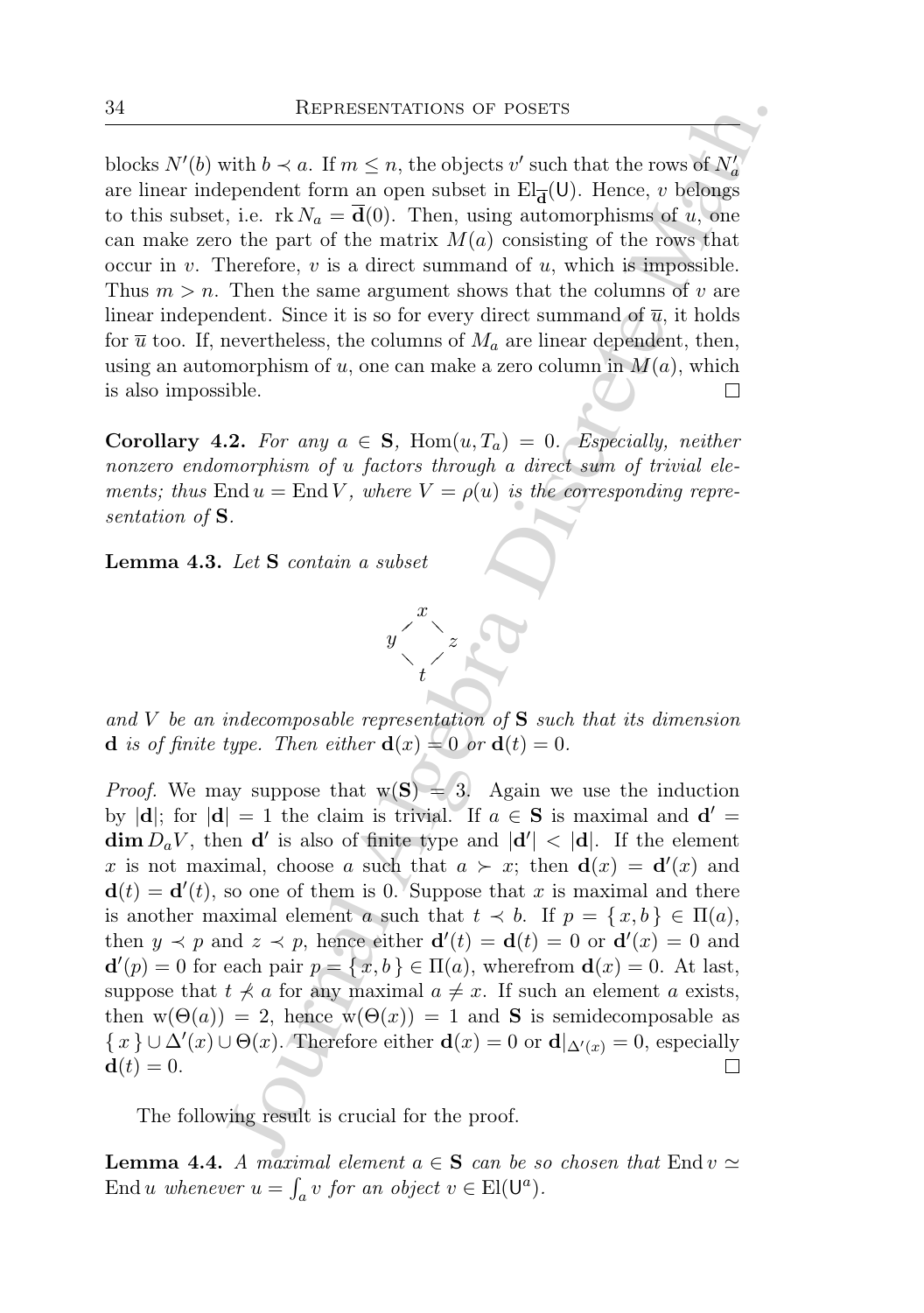*Proof.* By the matrix description of  $\int_a v$ , the matrix M, up to a permutation of columns, has the form

$$
M = \begin{array}{|c|c|c|c|c|} X_0 & X & 0 & Y & Z \\ \hline 0 & 0 & I & I & 0 \\ \end{array},
$$

Y. DROZD, E. KUBICHKA<br>
f. By the matrix description of  $\int_a v$ , the matrix  $M$ , up to a per<br>
n of columns, has the form<br>  $M = \frac{|X_0|}{0} \frac{|X|}{0} \frac{|X|}{1} \frac{|X_0|}{0}$ ,<br>  $\ell$  P denotes an identity matrix, the part  $X_0$  is in th where I denotes an identity matrix, the part  $X_0$  is in the matrix  $M(a)$ and the remaining part of the first row describes the element  $v$ . Namely, the part X is in the matrices  $M(b)$ ,  $b \prec a$ ; the part Y corresponds to the part of  $M(b)$ ,  $b \in \Theta(a)$ , arising from the elements  $p \in \Pi(a)$  of  $S^a$ , such that  $b = p''$ , while the zero matrix in the first row arises from those p with  $b = p'$ . At last, the part Z arises from the elements  $b \in \Theta(a)$ considered as the elements of  $S^a$ . An endomorphism of u is given by a pair of matrices

$$
\Phi_0 = \begin{pmatrix} A & B \\ C & D \end{pmatrix}, \qquad \Phi_1 = \begin{pmatrix} S_0 & 0 & 0 & 0 & 0 \\ S_1 & S_2 & S_3 & S_4 & S_5 \\ 0 & 0 & T_{11} & T_{12} & T_{13} \\ 0 & 0 & T_{21} & T_{22} & T_{23} \\ 0 & 0 & T_{31} & T_{32} & T_{33} \end{pmatrix}
$$

such that  $\Phi_0 M = M \Phi_1$ . Here the diagonal blocks are square, the division of  $\Phi_0$  reflects the horizontal division of M, while the division of  $\Phi_1$  reflects the vertical division of  $M$ . Note that, by construction, the rows of the matrix  $(X_0, X)$  are linear independent, and, by Lemma 4.1, its columns are linear independent too; thus this matrix is invertible. It immediately gives that  $C = 0$ . The other equalities for the elements of  $\Phi_0 M$  and  $M\Phi_1$ are

$$
AX_0 = X_0S_0 + XS_1,
$$
  
\n
$$
AX = XS_2,
$$
  
\n
$$
B = XS_3 + YT_{21} + ZT_{31},
$$
  
\n
$$
B + AY = XS_4 + YT_{22} + ZT_{32},
$$
  
\n
$$
AZ = XS_5 + YT_{23} + ZT_{33},
$$
  
\n
$$
D = T_{11} + T_{21} = T_{12} + T_{22},
$$
  
\n
$$
0 = T_{13} + T_{23}.
$$

Equivalently, the matrices

$$
\Psi_0 = A, \quad \Psi_1 = \begin{pmatrix} S_2 & S_3 - S_4 & S_5 \\ 0 & T_{22} - T_{21} & T_{23} \\ 0 & T_{32} - T_{31} & T_{33} \end{pmatrix}
$$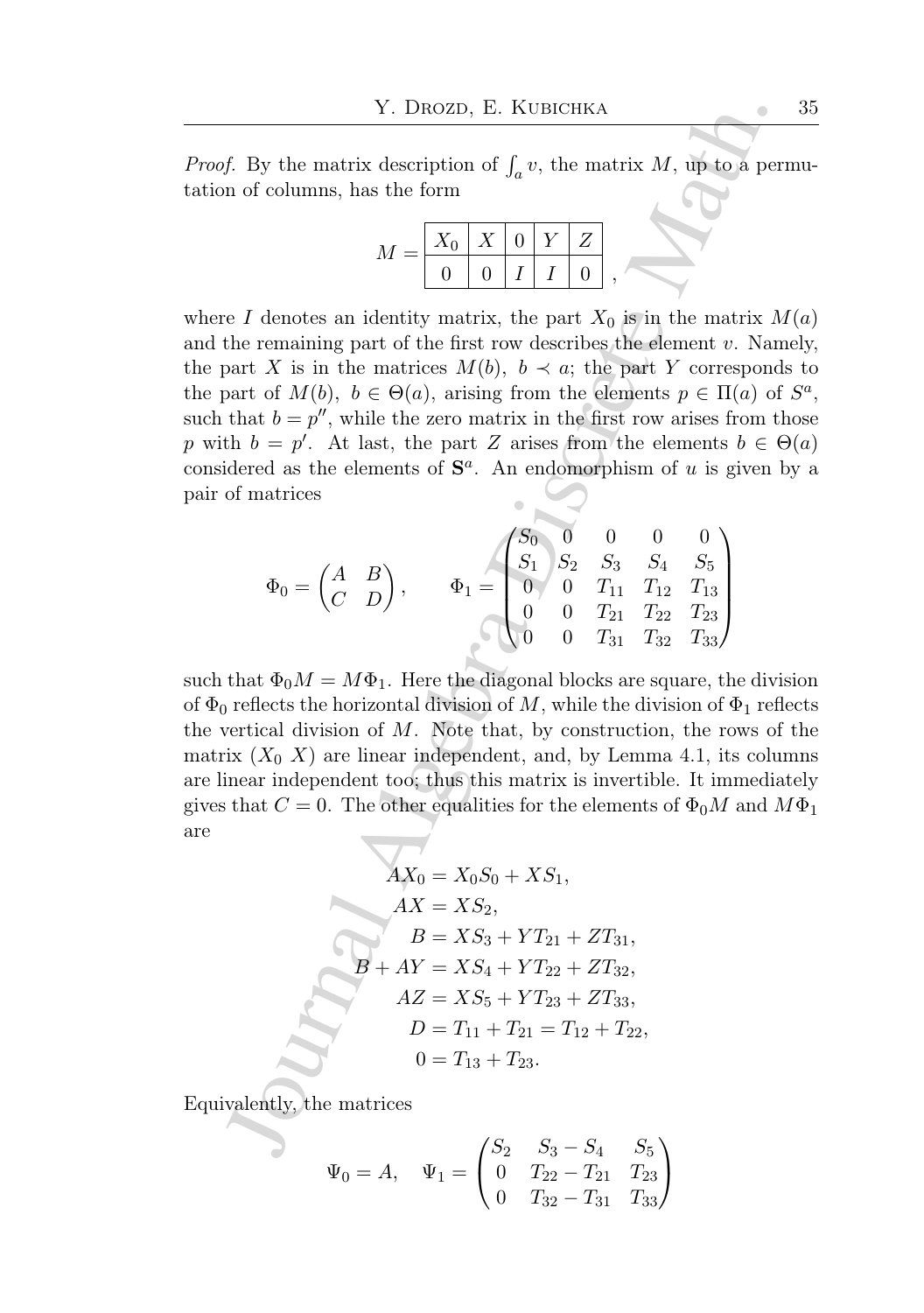REPRESENTATIONS OF POSETS<br>
21 morphism of the representation v (then the matrices  $S_0$ ,  $S_1$ <br>
y calculated from the first equality). We have to show that<br>
c 0, also  $\Phi_0 = \Phi_1 = 0$ . From the proof of Lemma 3.2 we<br>
now th define an endomorphism of the representation v (then the matrices  $S_0, S_1$ can be uniquely calculated from the first equality). We have to show that if  $\Psi_0 = \Psi_1 = 0$ , also  $\Phi_0 = \Phi_1 = 0$ . From the proof of Lemma 3.2 we have got to know that the element a can be so chosen that every pair from  $\Pi(a)$  is of the sort  $p = \{b, c\}$ , where b is a maximal element. If  ${b, c' }$  is another pair, then neither  $b \preccurlyeq c'$  nor  $c \preccurlyeq b$ . If an element at some position in the matrix  $T_{21}$  is nonzero, it corresponds either to the relation  $c \prec c'$  or to  $b \preccurlyeq b$ ; thus the element in the same position of the matrix  $T_{22}$  is zero. Consequently, the equality  $T_{22} - T_{21} = 0$  implies that  $T_{22} = T_{21} = 0$ . Lemma 4.3 implies that if  $t \prec p$ , i.e.  $t \prec b$  and  $t \prec c$ , then either t-part or  $p$ -part in the element  $v$  is empty. It implies, just as above, that if  $S_3 - S_4 = 0$ , then  $S_3 = S_4 = 0$ , and if  $T_{32} - T_{31} = 0$ , then  $T_{31} = T_{32} = 0$ . Thus we get the necessary assertion.

Now the induction is obvious (just as in [1, 2]). Namely, if u is an indecomposable element such that **d** is of finite type and  $u \notin O(a)$ , then  $u = \int D_a u$ ,  $v = D_a u$  is indecomposable, its dimension  $\mathbf{d}' = \dim v$  is of finite type and  $|\mathbf{d}'| < |\mathbf{d}|$ . Therefore, End  $u = \text{End } v = \mathbb{k}$ , so the stabilizer of the element u in the group  $G_d$  is 1-dimensional. Recall that there always is an open subset  $U \subseteq El_{d}(U)$  such that the stabilizers of the elements of U are of minimal dimension (see e.g. [13]). Thus  $u \in U$ . Since any orbit is open in its closure, we get that the orbit of  $u$  is open (hence dense), so its dimension, which is dim  $G_d - 1$ , equals dim  $El_d(U)$ . Therefore  $Q_S(d) = \dim G_d - \dim El_d(U) = 1$ . Moreover, if u' is another indecomposable element of the same dimension d, its orbit is also open, hence coincide with that of  $u$ , i.e.  $u$  is the unique indecomposable element of this dimension.

On the other hand, if a dimension is of finite type and  $Q_S(d) = 1$ , the number of orbits of the group  $G_d$  in  $El_d(U)$  is finite. Therefore, there is an open orbit and its dimension equals dim  $\text{El}_{d}(U)$ . If u is an element of this orbit, dim End  $u = \dim \mathbf{G}_{d} - \dim_{d}(U) = Q_{S}(d) = 1$ , so End  $u = \Bbbk$ and u is indecomposable. It accomplishes the proof of the Main Theorem.

#### References

- [1] Drozd, Yu. A. Coxeter transformations and representations of partially ordered sets. Funk. Anal. Prilozh. 8:3 (1974) 34–42.
- [2] Drozd, Yu. A. Representations of bisected posets and reflection functors. In: Algebras and Modules. II. CMS Conference Proceedings, vol. 24, Amer. Math. Soc., 1998, 153–165.
- [3] Gabriel, P. Représentations indécomposables des ensembles ordonnés. Séminaire P. Dubreil 13 (1972/73) 1301–1304.
- [4] Kac, V. Infinite root systems, representations of graphs and invariant theory. Invent. Math. 56 (1980), 57–92.